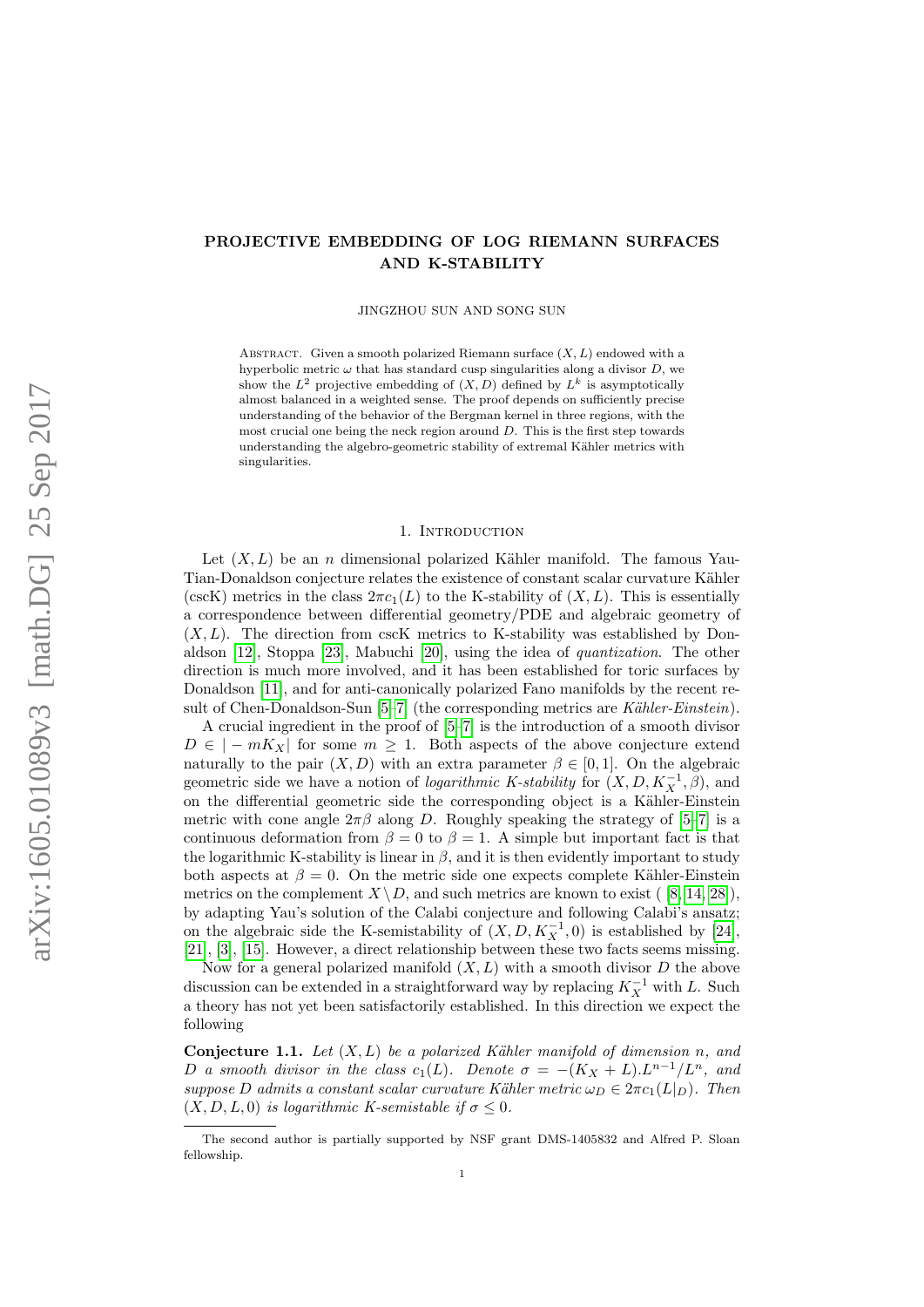Notice the sign of  $\sigma$  is the same as the sign of the scalar curvature of  $\omega_D$ . When  $\sigma = 0$  Conjecture [1.1](#page-0-0) follows from [\[24\]](#page-21-8) (the proof there is written assuming D is Calabi-Yau, but it is easy to see one only uses the condition that  $D$  is scalar flat). When  $K_X$  is proportional to L, Conjecture [1.1](#page-0-0) holds by the results of [\[3,](#page-20-1) [15,](#page-21-10) [21\]](#page-21-9). The conjecture can also be intuitively interpreted as a form of inversion of adjunction for K-stability, if one assumes the Yau-Tian-Donaldson conjecture holds in dimension  $n-1$ . It is an interesting question to ask if the algebro-geometric counterpart can be proved directly. From the differential geometric point of view the conjecture also suggests the existence of complete Kähler metrics with negative constant scalar curvature on the complement  $X \setminus D$ , which is related to the work of H. Auvray [\[1\]](#page-20-2).

In this paper we will deal with the case  $n = 1$ , so X is a smooth Riemann surface, and  $D = \sum_{i=1}^{d} p_i$  is an effective divisor of degree d (all  $p_i$ 's are distinct). We call such pair  $(X, D)$  a log Riemann surface. The condition  $\sigma < 0$  is equivalent to  $d >$  $\chi(X)$ . Conjecture [1.1](#page-0-0) in this case follows from the aforementioned results. However, the proofs in [\[3,](#page-20-1) [15,](#page-21-10) [21\]](#page-21-9) all depend crucially on the special feature that the canonical bundle of  $X$  is definite, so seem difficult to be adapted to the general case. Our proof here is based on the quantization technique and reveals the relationship between logarithmic K-stability and the known complete hyperbolic metric on  $X \setminus D$ . We hope the techniques developed in this paper could help understand the quantization for other types of singular metrics, for examples, those with cone singularities, and lead to the proof that existence of singular cscK/extremal metrics with prescribed asymptotic behavior implies an appropriately extended notion of K-stability. For metrics with cone singularities or Poincaré type singularities along a divisor this has already been speculated in [\[13,](#page-21-11) [25\]](#page-21-12).

Before stating our main result, we recall some known facts and fix some notation. Let V be a subvariety of  $\mathbb{CP}^N$  and W a subvariety of V. For  $\lambda \in [0,1]$  we define the  $\lambda$ -center of mass of  $(V, W)$  to be

$$
\mu(V,W,\lambda)=\lambda\int_V\frac{ZZ^*}{|Z|^2}d\mu_{FS}+(1-\lambda)\int_W\frac{ZZ^*}{|Z|^2}d\mu_{FS}-\frac{\lambda Vol(V)+(1-\lambda)Vol(W)}{N+1}Id
$$

where  $[Z] \in \mathbb{CP}^N$  is viewed as a column vector, and the volume is calculated with respect to the induced Fubini-Study metric. Notice  $\mu$  always takes value in  $\sqrt{-1}Lie(SU(N+1));$  indeed, by general theory  $\mu$  can be viewed as the moment map for the action of  $SU(N+1;\mathbb{C})$  on a certain Chow variety. For  $B \in Lie(SU(N+1))$ we write  $||B||_2 := \sqrt{TrBB^*}.$ 

A pair  $(V, W)$  embedded in  $\mathbb{CP}^N$  with vanishing  $\lambda$ -center of mass is called a  $\lambda$ balanced embedding. We say  $(V, W)$  is  $\lambda$ -Chow stable if there is an  $A \in SL(N+1; \mathbb{C})$ such that  $(A.V, A.W)$  is  $\lambda$ -balanced. and we say  $(V, W)$  is  $\lambda$ -*Chow semistable* if the infimum balancing energy

$$
E(V,W,\lambda):=\inf_{A\in SL(N+1;\mathbb{C})}\|\mu(A.V,A.W,\lambda)\|_2
$$

vanishes. It is well-known that by the Kempf-Ness theorem, these definitions agree with the usual notion of Chow (semi)-stability of log pairs (see for example [\[16\]](#page-21-13)). When  $\lambda = 1$  the subvariety W can be ignored and this reduces to the standard notion of Chow (semi)-stability.

Now going back to our situation of a polarized manifold  $(X, L)$  and a smooth divisor D. We say  $(X, D, L)$  is  $\lambda$ -almost asymptotically Chow stable if for k sufficiently large, under the projective embedding of  $(X, D)$  induced by sections of  $H^0(X, L^k)$ we have  $E(V, W, \lambda) = o(k^{-1+n/2})$ . By [\[24\]](#page-21-8) if  $(X, D, L)$  is  $\lambda$ -amost asymptotically Chow stable then  $(X, D, L, \beta)$  is K-semistable for  $\beta = \frac{3\lambda - 2}{\lambda}$ . We will not explicitly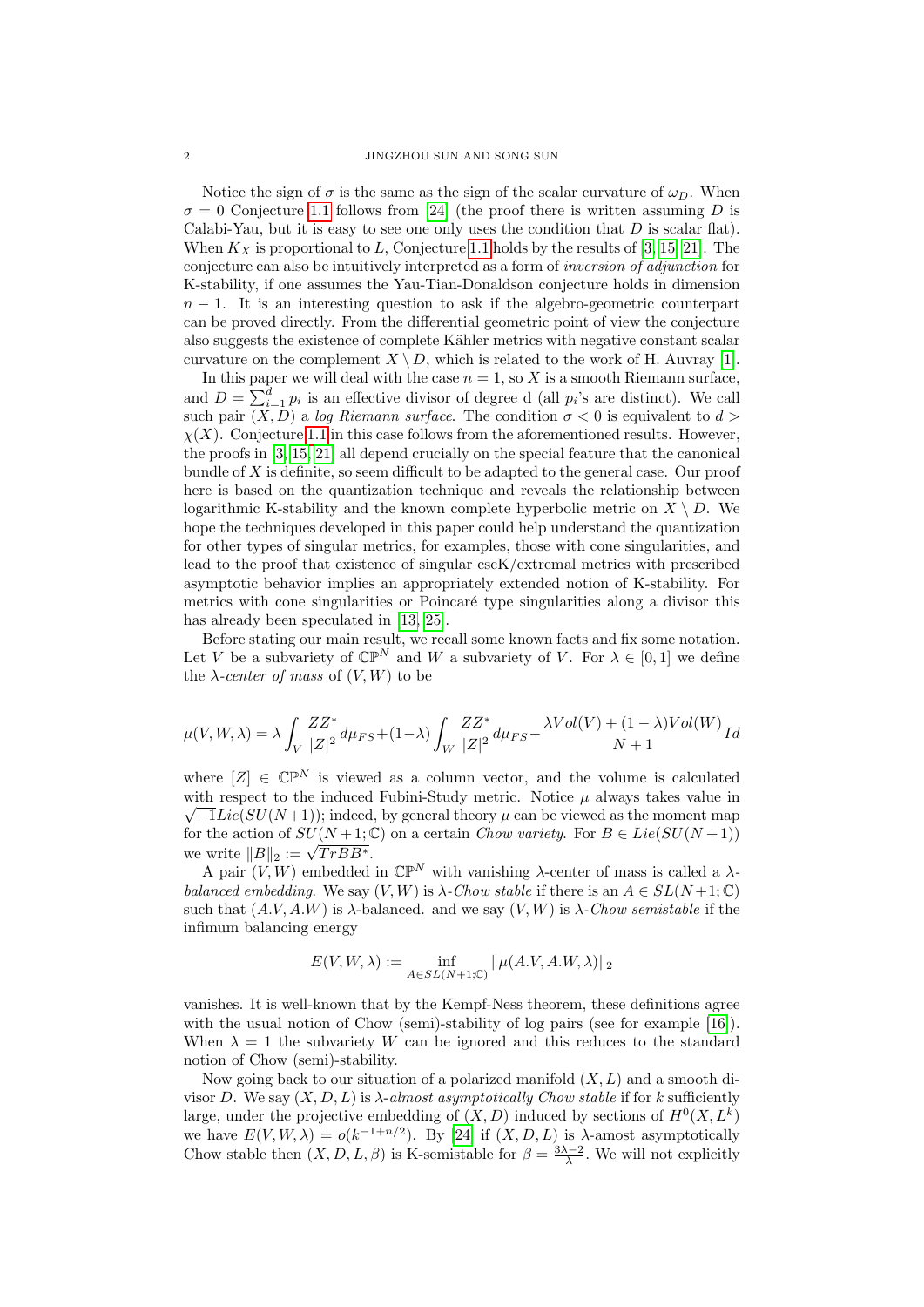make use of the notion of (logarithmic) K-(semi)stability in this article, so we will not elaborate on the definition and we refer the readers to [\[24\]](#page-21-8).

Restricting to our setting of a log Riemann surface  $(X, D)$ , with an ample line bundle L of degree l. In this one dimensional case we do not need to assume  $L = [D]$ . We denote by  $\omega$  the complete Kähler metric on  $X \setminus D$  with constant nagative curvature, with total volume  $2l\pi$ , and with standard cusp singularities at points in D.  $\omega$  can be considered as a closed Kähler current on X whose cohomology class is  $2\pi c_1(L)$ . So there is a singular metric h on L such that the curvature of h is  $\omega$ . For k large, we denote by  $\mathcal{H}_k$  the subspace of  $H^0(X, L^k)$  consisting of holomorphic sections that are  $L^2$  integrable with respect to the norm defined by h and  $\omega$ . It is easy to see that  $\mathcal{H}_k$  agrees with the image of the map  $H^0(X, L^k(-D)) \to H^0(X, L^k)$ given by multiplication by the defining section  $s_D$  for D. For k large, we have an embedding  $\Phi_k: X \to \mathbb{P}\mathcal{H}_k^*$ . A choice of orthonormal basis of  $\mathcal{H}_k$  determines a Hermitian isomorphism of  $\mathbb{P}\mathcal{H}_k^*$  with  $\mathbb{CP}^{N_k}$ , unique up to the  $U(N_k + 1)$  action, where  $N_k + 1 = \dim \mathcal{H}_k$ . In particular, the quantity  $\|\mu(X, D, \lambda)\|_2$  is independent of the choice of orthonormal basis. The following is our main result

<span id="page-2-1"></span>**Theorem 1.2.** Given a log Riemann surface  $(X, D)$  with  $d > \chi(X)$ , and any ample line bundle  $L$  over  $X$ , we have for  $k$  large,

$$
\|\mu(\Phi_k(X), \Phi_k(D), \frac{2}{3})\|_2^2 = O(k^{-3/2}(\log k)^{121}).
$$

We remark here that the exponent 121 is far from being optimal, and it can certainly be improved when needed. We can *roughly* say  $(X, D, L)$  is  $\frac{2}{3}$ -almost asymptotically Chow stable in the sense of above definition. This is not precisely true since our embedding using  $L^2$  sections is not induced by the complete linear system  $|L^k|$ . However, one can always construct from this an almost balanced embedding induced by the complete linear system. Fix a splitting  $H^0(X, L^k)^* = \mathcal{H}_k^* \bigoplus \oplus_{p \in D} \mathbb{C}_p$ , where  $\mathbb{C}_p$  is the one dimensional subspace of  $H^0(X,L^k)^*$  defined by evaluating a section at p. Then we extend the  $L^2$  metric on  $\mathcal{H}_k$  to a Hermitian metric on  $H^0(X, L^k)$  such that the different pieces are orthogonal. Now we define a pair of cycles  $(X', D')$  in  $\mathbb{P}(H^0(X, L^k)^*)$ , where D' is the union of points corresponding to the one dimensional subspaces  $\mathbb{C}_p$ , and X' is the union of the image of  $\Phi_k(X)$ , together with all the lines that connect the image of a point  $p \in D$  in  $\mathbb{P} \mathcal{H}_k^*$  and the corresponding point in  $D'$ . This cycle is in the closure of the  $PGL$  orbit of the pair  $(X, D)$  embedded by the linear system  $|L^k|$ ; it is indeed given by deformation to the normal cone, see analogous discussion in Section 4). Since the center of mass of a line is easy to compute, it is then not hard to check that  $(X', D')$  is indeed  $\frac{2}{3}$ -almost balanced, which implies  $(X, D)$  also admits a  $\frac{2}{3}$ -almost balanced embedding.

As an immediate corollary, using [\[24\]](#page-21-8), is that

<span id="page-2-0"></span>Corollary 1.1.  $(X, D, L, 0)$  is logarithmic K-semistable.

Remark: We mention that corollary [1.1](#page-2-0) were also proved in [\[16\]](#page-21-13), using explicit Hilbert-Mumford criterion and the special feature in complex dimension one. As mentioned above, the main interest in our paper is indeed the quantitative estimate of the balancing energy of the  $L^2$  embedding induced by the hyperbolic metric. We hope this will have applications in higher dimensions.

Now we briefly describe the idea involved in the proof of Theorem [1.2.](#page-2-1) Let  $\{s_{\alpha}\}\$ be an orthonormal basis of  $\mathcal{H}_k$ . An important quantity is the "density of state function" (or the Bergman kernel function)

$$
\rho_k = \sum_i |s_\alpha|_h^2.
$$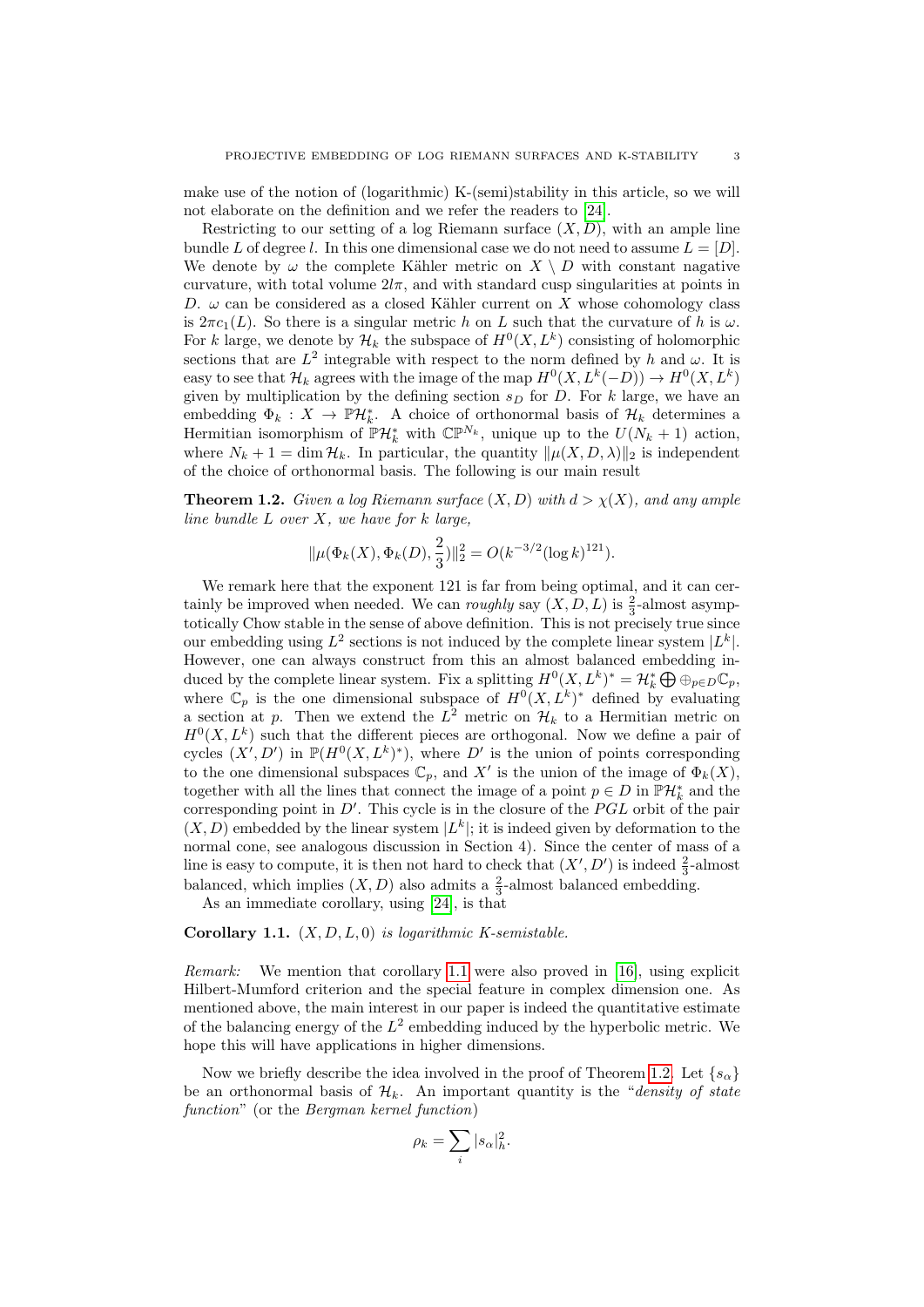Denote  $\omega_k = \Phi_k^* \omega_{FS}$  (here our convention is that  $\omega_{FS} \in c_1(O(1))$ , then

<span id="page-3-1"></span> $2\pi\omega_k = k\omega + i\partial\bar{\partial}\log\rho_k$ .

We know by definition

(1.1) 
$$
\int_X \langle s_\alpha, s_\beta \rangle_h \omega = \delta_{\alpha\beta},
$$

and we can write

<span id="page-3-0"></span>
$$
(1.2) \ \mu(X, D, \lambda) = \lambda \int_X \langle s_\alpha, s_\beta \rangle_h \rho_k^{-1} \omega_k + (1 - \lambda) \sum_\alpha \rho_k(p_i)^{-1} \langle s_\alpha(p_i), s_\beta(p_i) \rangle_h - c_k I,
$$

where  $c_k = \frac{\lambda k l + (1-2\lambda)d}{N_k+1}$ . Since D consists of finitely many points, the key is to understand the first term of  $(1.2)$ . Compared with  $(1.1)$ , it is then important to know the bahavior of  $\rho_k^{-1}\omega_k$ . Not surprisingly, as in the case without divisor, we need to study the function  $\rho_k$ .

If  $\omega$  were a smooth Kähler metric on X, it would follow from the result of Tian, Zelditch, Lu [\[4,](#page-20-3) [18,](#page-21-14) [19,](#page-21-15) [26,](#page-21-16) [29\]](#page-21-17), that  $\rho_k$  has an asymptotic expansion of the form

(1.3) 
$$
\rho_k = \frac{1}{2\pi} [k + \frac{S(\omega)}{2} + O(k^{-1})],
$$

Now as observed in [\[10\]](#page-21-18) this result can be localized. The basic point is that for any  $p \in X$  away from D, we have

<span id="page-3-2"></span>
$$
\rho_k(p) = \sup\{|s(p)|^2 | s \in \mathcal{H}_k, \|s\| = 1\}.
$$

and the supreme is achieved by a so-called *peak section*. When  $k$  is sufficiently large. the rescaled manifold  $(X, p, L^k, h^{\otimes k}, k\omega)$  is close to the standard Gaussian model  $(\mathbb{C}, 0, L_0, h_0, \omega_0)$ , where  $L_0$  is the trivial line bundle over  $\mathbb{C}, h_0$  is the (non-trivial) hermitian metric  $e^{-|z|^2/2}$  whose curvature  $\omega_0$  is the standard flat metric. This fact allows a construction of the peak section at  $p$  by a grafting and perturbation procedure. Everything is local in  $p$  except the perturbation involves Hörmander's  $L^2$  estimate which depends on the global lower bound of Ricci curvature (this is automatically satisfied in our case). A more careful analysis shows that the expansion  $(1.3)$  indeed holds for points p whose injectivity radius is bounded below by  $k^{-1/2} \log k$ .

The new feature arises when we want to understand  $\rho_k$  at the points with small injectivity radius, i.e. points very close to  $D$  (in the standard topology on  $X$ ). A difficult point here is that  $D$  has co-dimension one. If  $D$  were of higher co-dimension, then by the result of  $[10]$  one can ignore a neighborhood of  $D$  and obtain a better estimate than that is stated in Theorem [1.2.](#page-2-1)

Notice that  $\rho_k$  goes to zero near  $p_i$ , so we can not expect the same expansion as [\(1.3\)](#page-3-2) to hold. Instead we need to look at a different model, which is the punctured hyperbolic disc  $\mathbb{D}^*$ . In Section 2 we will analyze the behaviors of  $\rho_k$  and  $\rho_k^{-1}\omega_k$  in the model case. As our investigation shows, there are also two further distinct behavior according to the size of the injectivity radius. For a point  $p$  with injectivity radius smaller than  $k^{-1/2}(\log k)^{-1}$  we show that the function  $\rho_k$  is essentially governed by at most three monomial sections (so we can intuitively think of these as sections "peaked" around a circle instead of at one point); for a point with injectivity radius between  $[k^{-1/2}(\log k)^{-1}, k^{-1/2}(\log k)]$ , there are infinitely many monomial sections contributing to  $\rho_k$ , and we need to do a much more careful analysis to get the required estimates.

In Section 3 we will use the results of Section 2 to prove Theorem [1.2.](#page-2-1) In Section 4, we will study for the case  $X = \mathbb{P}^1$  and  $L = O(d)$ , the exact range of  $\lambda \in [0, 1]$ for which  $(X, D)$  is  $\lambda$ -Chow stable under the embedding induced by  $L^k$ . The key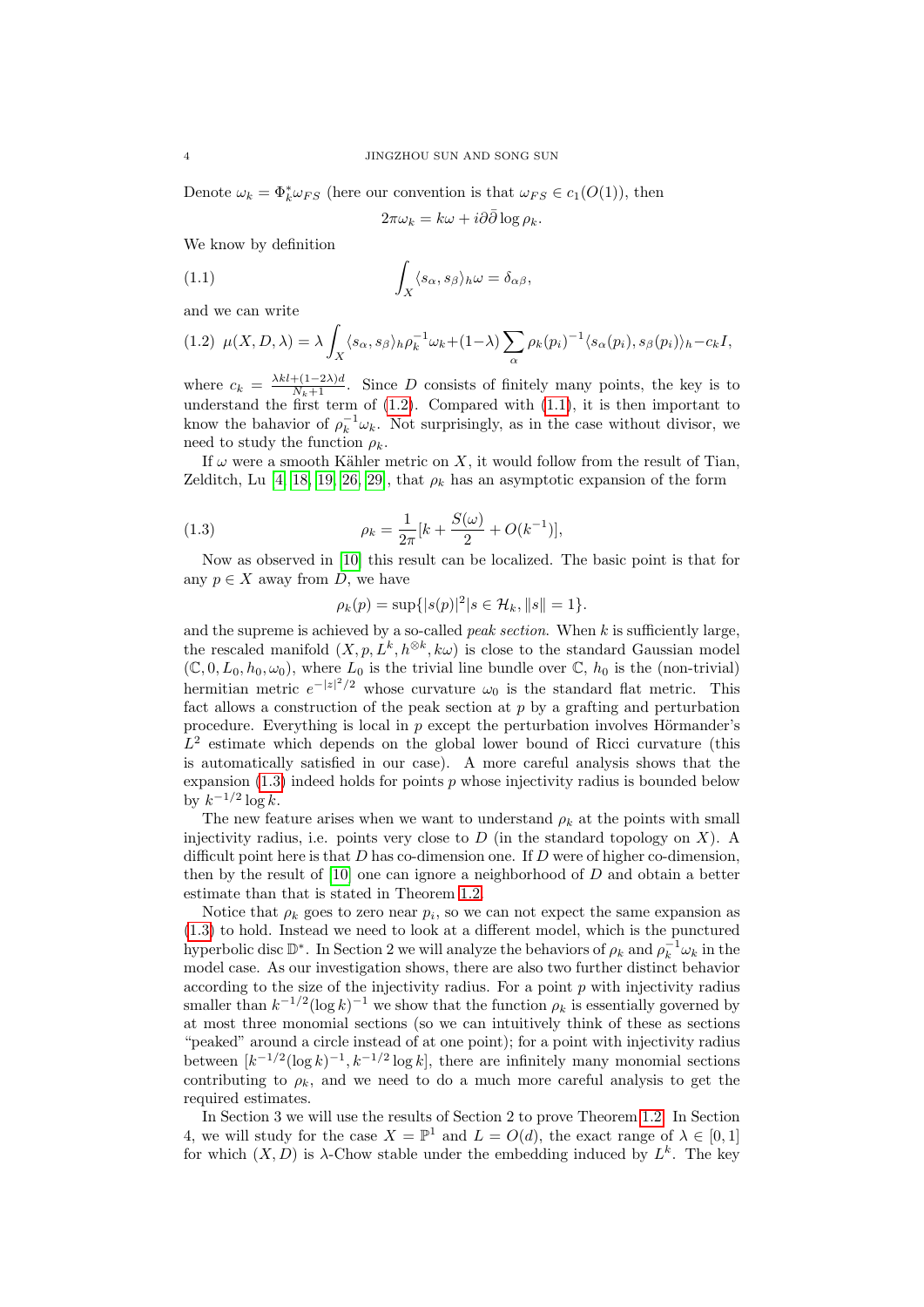point is that for the minimum such  $\lambda$ , which we denote  $\lambda_k$ , we need to construct a degeneration of  $(X, D)$  to a  $\lambda_k$ -balanced pair  $(X_0, D_0)$ . We will show that  $\lambda_k < 2/3$ and prove the existence of such pair. It turns out that the degeneration is exactly given by deformation to the normal cone of D, so  $X_0$  consists of  $d+1$  components. one isomorphic to  $X$ , and the other are  $d$  lines. This contrasts the case considered in [\[24\]](#page-21-8) (see also Figure [2](#page-20-4) and Figure [3\)](#page-20-5), when  $\sigma = 0$  (in the one dimensional case, this means  $X = \mathbb{P}^1$  and D consists of two points). In that case the limiting balanced pair consists of a chain  $X_0$  of k lines in  $\mathbb{P}^k$ , so the number of components goes to infinity as  $k$  tends to infinity. One would expect the same picture to also hold in higher dimension. This difference should also reflect the interesting facts that the complete negative Kähler-Einstein metrics constructed in  $[8, 14, 28]$  $[8, 14, 28]$  $[8, 14, 28]$  has finite volume, while the Tian-Yau complete Ricci-flat metric constructed in [\[27\]](#page-21-19) has infinite volume.

The draft of this paper was finished around November 2015. Just before the first version of this paper was posted in arXiv.org we were informed of the paper by Auvray-Ma-Marinescu [\[2\]](#page-20-6), which studies the Bergman kernels on punctured Riemann surfaces. There are also many results in the literature studying the asymptotics of Bergman kernels of singular Kähler metrics, see for example  $[9, 17, 22]$  $[9, 17, 22]$  $[9, 17, 22]$ . Our paper has different motivation from these and for our geometric purpose we need more refined information of the Bergman kernel than the other works quoted above.

Acknowledgements. We would like to thank Professor Simon Donaldson for insightful discussions regarding quantization of Kähler metrics over long time, and we are grateful to Professors Xiuxiong Chen, Dror Varolin and Bin Xu for their interest in this result. This project started after the talk by the second author in the workshop "Quantum Geometry, Stochastic Geometry, Random Geometry, you name it" in the Simons Center in June 2015, and he thanks Steve Zelditch for the invitation. The first author would also like to thank Professor Xiuxiong Chen for the hospitality while his stay in USTC, and he is always grateful to Professor Bernard Shiffman for his continuous and unconditional support.

### 2. Calculation on the model

Throughout this paper we will denote by  $\varepsilon(k)$  a quantity depending on k that is  $O(k^{-m})$  as  $k \to \infty$ , for all  $m \geq 0$ . Recall that our model is the punctured disk  $\mathbb{D}^* = \{z \in \mathbb{C} \mid |z| \leq 1\}$ , endowed with the Kähler metric

(2.1) 
$$
\omega_0 = \frac{idz \wedge d\bar{z}}{|z|^2 (\log \frac{1}{|z|^2})^2}.
$$

The corresponding Kähler potential is  $\Phi_0 = -\log \log \frac{1}{|z|^2}$ , and the scalar curvature of  $\omega_0$  is −2. For  $k \geq 1$ , we let  $\mathcal{H}_{k,0}$  be the Bergman space of holomorphic functions f on  $\mathbb{D}^*$  such that

$$
||f||_k^2 := \int_{\mathbb{D}^*} |f|^2 e^{-k\Phi_0} \omega_0 < \infty.
$$

On  $\mathcal{H}_{k,0}$  we denote by  $\langle \cdot, \cdot \rangle_k$  the corresponding Hermitian inner product.

<span id="page-4-0"></span>**Lemma 2.1.** For any  $a \geq 1$ , we have  $z^a \in \mathcal{H}_{k,0}$  and

(2.2) 
$$
\langle z^a, z^b \rangle_k = \frac{2\pi (k-2)!}{a^{k-1}} \delta_{ab}.
$$

In particular, the functions  $\{(\frac{a^{k-1}}{2\pi(k-2)!})^{1/2}z^a|a\geq 1\}$  form an orthonormal basis of  $\mathcal{H}_{k,0}$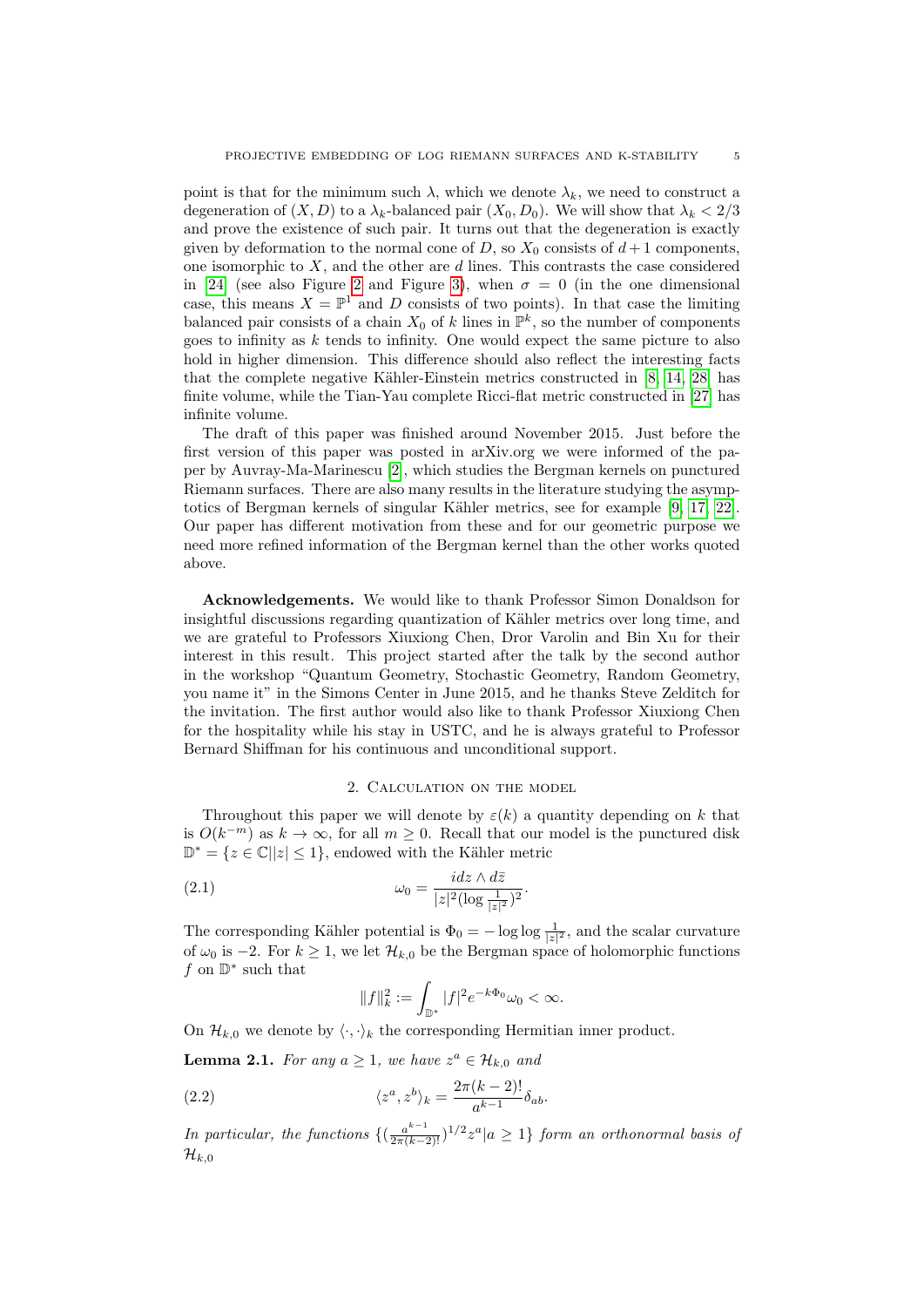

<span id="page-5-0"></span>Figure 1. Mass Concentration

*Proof.* First of all, it is easy to see that  $z^a$  is  $L^2$  integrable with respect to the given weight if and only if  $a \geq 1$ . By the  $S^1$  symmetry of the metric and the weight,  $z^a$ 's are obviously orthogonal to each other. Now we calculate the norms:

$$
||z^{a}||_{k}^{2} = \int_{\mathbb{D}^{*}} |z|^{2a} (\log \frac{1}{|z|^{2}})^{k} \frac{i dz d\bar{z}}{|z|^{2} (\log \frac{1}{|z|^{2}})^{2}} = \int_{\mathbb{D}^{*}} |z|^{2(a-1)} (\log \frac{1}{|z|^{2}})^{k-2} i dz d\bar{z}
$$

$$
= 2\pi \int_{0}^{1} x^{a-1} (-\log x)^{k-2} dx
$$

Using the substitution  $t = -\log x$ , we get

$$
||z^{a}||_{k}^{2} = 2\pi \int_{0}^{\infty} t^{k-2} e^{-at} dt = \frac{2\pi (k-2)!}{a^{k-1}}
$$

Remark: The calculation above actually shows us more. By the substitution  $t = (k-2)y$ , we get that

$$
\int_0^{\infty} t^{k-2} e^{-at} dt = (k-2)^{k-1} \int_0^{\infty} e^{(k-2)(\log y - ay)} dy.
$$

So Laplace's method tells that for large  $k$  the integral is concentrated in a small neighborhood of  $t = \frac{k-2}{a}$ , i.e.  $|z|^2 = e^{-(k-2)/a}$  (see figure [1\)](#page-5-0). Moreover, the concentration is within a neighborhood of radius  $\frac{k^{1/2} \log k}{a}$  of  $t = \frac{k-2}{a}$ , i.e.

<span id="page-5-1"></span>(2.3) 
$$
\int_{|t-\frac{k-2}{a}| \leq \frac{k^{1/2} \log k}{a}} t^{k-2} e^{-at} dt \geq (1-\varepsilon(k)) \int_{0}^{\infty} t^{k-2} e^{-at} dt.
$$

Here the error term  $\varepsilon(k)$  is, to be more precise, less than  $k^{-k/3}$ , which is independent of a.

From the Lemma above it follows that the Bergman kernel of  $\mathcal{H}_{k,0}$  is given by

(2.4) 
$$
\rho_{k,0} = \frac{(\log 1/|z|^2)^k}{2\pi (k-2)!} \sum_{a=1}^{\infty} a^{k-1} |z|^{2a}.
$$

By the preceding remark, we see that near the origin, only those terms of small degrees matter. So we can heuristically view  $\rho_{k,0}$  as a polynomial function in  $|z|^2$ . Formally the above orthonormal basis of  $\mathcal{H}_{k,0}$  induces an embedding of  $\mathbb{D}^*$  into an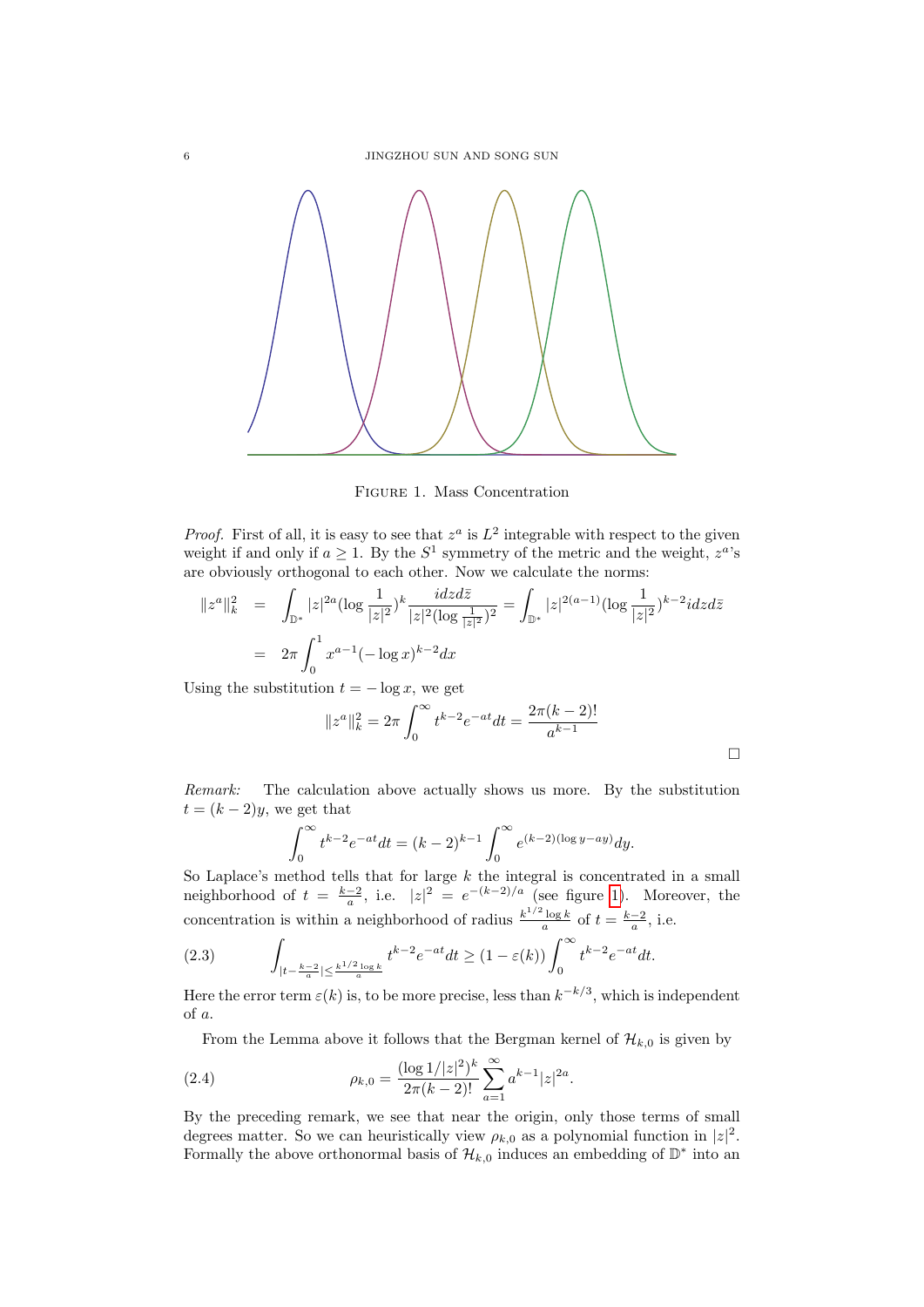infinite dimensional complex projective space, and the pull-back of the Fubini-Study metric is given by

(2.5) 
$$
\omega_{k,0} := \frac{1}{2\pi} (k\omega_0 + i\partial\bar{\partial}\log\rho_{k,0}) = \frac{1}{2\pi} i\partial\bar{\partial}\log\sum_{a=1}^{\infty} a^{k-1} |z|^{2(a-1)}.
$$

Our main goal in this section is to understand  $\rho_{k,0}$  and  $\omega_{k,0}$ . This serves as a local model for understanding the Bergman kernel and the induced Fubini-Study metric near a hyperbolic cusp in our setup described in the introduction.

To simplify notations we will denote  $x = |z|^2$ , and we will shift k by 1 (so we are studying  $\mathcal{H}_{k+1,0}$  instead). We write

$$
\varphi_k(x) = \sum_{a=1}^{\infty} a^k x^{a-1},
$$

then  $\omega_{k+1}(x) = \frac{1}{2\pi} \varphi_k^{-2} \psi_k i dz \wedge \overline{z}$ , where

$$
\psi_k = \varphi_k \Delta_z \varphi_k - |\partial_z \varphi_k|^2
$$

The integral in the model case corresponding to the one we are interested in [\(1.2\)](#page-3-0) is the following

$$
(2.6)\quad \mu_a := \int_{\mathbb{D}^*} \left(\frac{|z^a|}{\|z^a\|_{k+1}}\right)^2 e^{-(k+1)\Phi_0} \rho_{k+1,0}^{-1} \omega_{k+1} = \int_0^1 x^{a-1} a^k \varphi_k(x)^{-3} \psi_k(x) dx.
$$

Similarly to the compact case, to measure the deviation of the image of  $\mathbb{D}^*$  in the infinite dimensional projective space from being  $\frac{2}{3}$ -balanced, we need to estimate  $\frac{2}{3}\mu_a + \frac{1}{3}\delta_{a1}$ . We divide into three cases

**Case I:**  $a \geq k^{1/2} \log k$ . In this case by the remark above  $z^a$  is concentrated around the points where  $|z|^2$  approximately  $e^{-k^{1/2}(\log k)^{-1}}$ . The injectivity radius of the metric  $\omega_0$  at these points is approximately  $\pi(\log \frac{1}{|z|^2})^{-1} \approx \pi k^{-1/2} \log k$ . Then as mentioned in the introduction, when  $|z|^2 \ge e^{-k^{1/2}(\log k)^{-1}}$ , the usual proof of the Bergman kernel expansion (c.f. [\[10\]](#page-21-18)) goes through, and provides an uniform estimate

(2.7) 
$$
\rho_{k,0} = \frac{1}{2\pi} (k - 1 + O(k^{-1})),
$$

which holds in the  $C^2$  norm. This implies

<span id="page-6-1"></span>
$$
\omega_{k,0} = \omega_0 (1 + O(k^{-2})),
$$

So we obtain that  $\mu_a = 1 + O(k^{-2})$  for  $a \geq k^{1/2} \log k$ . Moreover, this argument also gives rise the following estimate of the volume of  $\omega_{k,0}$ .

### <span id="page-6-0"></span>Lemma 2.2.

(2.8) 
$$
\int_{|z|^2 \le e^{-k^{1/2}(\log k)^{-1}}} \omega_{k,0} = O(k^{-1/2} \log k).
$$

*Proof.* By definition  $\omega_{k,0} = \frac{1}{2\pi} k \omega_0 + \frac{1}{2\pi} i \partial \bar{\partial} \log \rho_{k,0}$ . A direct calculation shows,

$$
\int_{|z|^2 \le e^{-k^{1/2}(\log k)^{-1}}} \omega_0 = k^{-1/2} \log k.
$$

For the other term, using integration by parts and the above expansion of  $\rho_{k,0}$ , we have

$$
\left| \int_{|z|^2 \le e^{-k^{1/2}(\log k)^{-1}}} i \partial \bar{\partial} \log \rho_{k,0} \right| \le \left| \int_{|z|^2 = e^{-k^{1/2}(\log k)^{-1}}} J d\rho_{k,0} \right| = O(k^{-2} \log k).
$$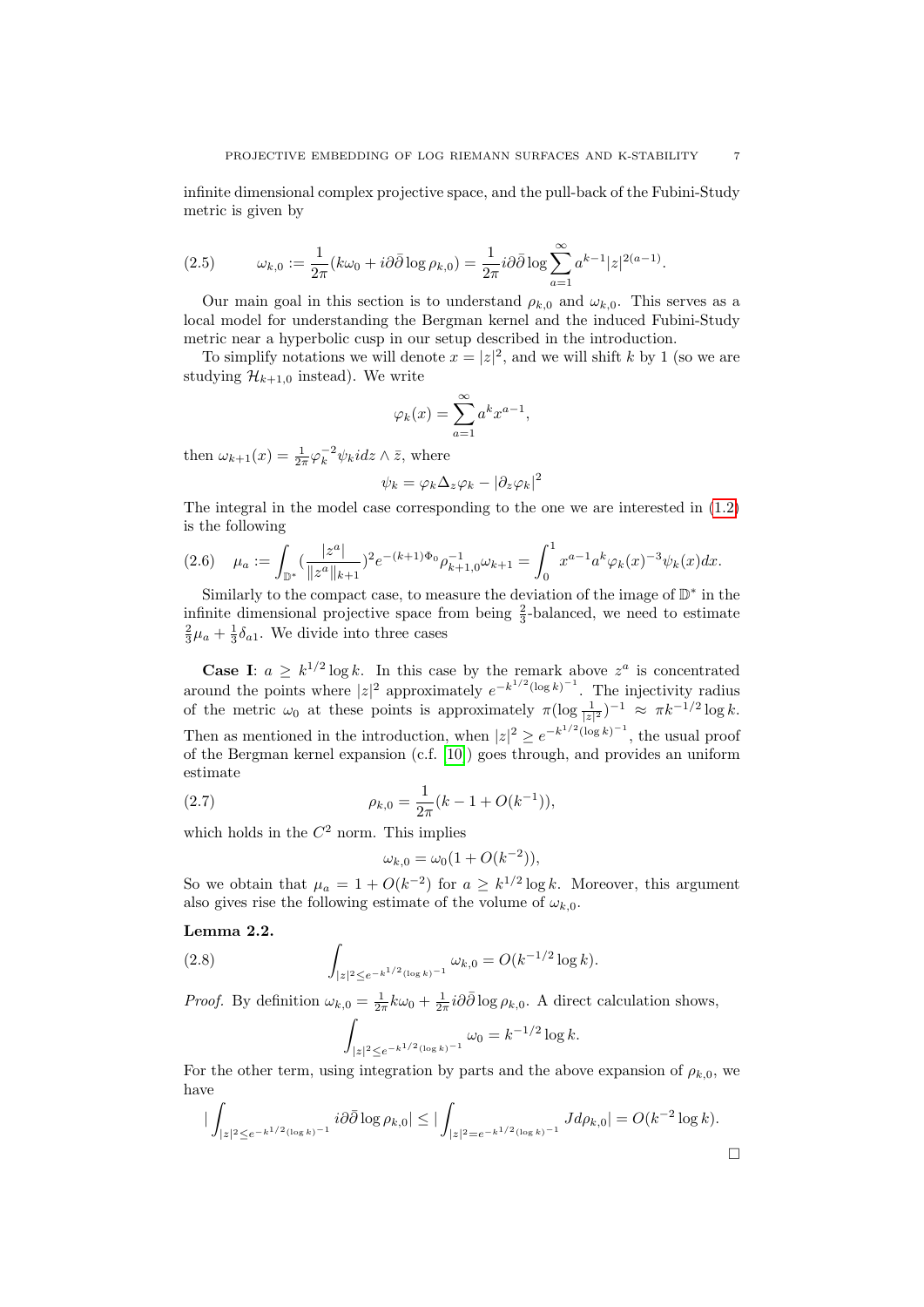**Case II:**  $a = o(k^{1/2}(\log k)^{-1/2})$ . In this case the sections  $z^a$  are concentrated in a very small annular neighborhood of 0. We have

$$
\psi_k(x) = \sum_{\substack{a=1, b=2 \\ b=2}} a^k b^k (b-1)^2 x^{a+b-3} - \sum_{\substack{a=2, b=2 \\ a=2, b=2}} a^k b^k (a-1)(b-1) x^{a+b-3}
$$

$$
= \sum_{b=2} b^k (b-1)^2 x^{b-2} + \sum_{a=2, b=2} a^k b^k (b-1)(b-a) x^{a+b-3}
$$

$$
= \sum_{l=3} c_l x^{l-3},
$$

where

$$
c_l = \sum_{a+b=l, a\geq 2, b\geq 2} a^k b^k (b-1)(b-a) + (l-2)^2 (l-1)^k
$$
  
= 
$$
\sum_{a+b=l, a\geq 1, b\geq 2} a^k b^k (b-1)(b-a)
$$
  
= 
$$
\sum_{a+b=l, a\geq 1, a
$$

As power series,  $\varphi_k$  and  $\psi_k$  are complex for integrals. Our first observation is that  $\varphi_k(x)$  can be estimated using only 2 or 3 terms when x is small. More precisely:

<span id="page-7-0"></span>**Lemma 2.3.** When  $x \in [0, 2^{-k}]$ ,  $\varphi_k(x) = 1 + 2^k x + \varepsilon(k)$ . Similarly, for  $x \in$  $\left[\frac{n+1}{n}\right)^{-k}, \left(\frac{n+2}{n+1}\right)^{-k}, we have$  $\varphi_k(x) = (1 + \varepsilon(k))(n^k x^{n-1} + (n+1)^k x^n + (n+2)^k x^{n+1})$ 

as long as  $n^2 = o(\frac{k}{\log k})$ .

*Proof.* The quotient of two adjacent terms is  $\frac{(a+1)^k x}{a^k}$ . Suppose  $x \leq 2^{-k}$ . Notice  $\frac{a+1}{2a} < \frac{3}{4}$  for  $a \ge 3$ . So

$$
\sum_{a\geq 3} a^k x^{a-1} \leq (\frac{3}{4})^k \sum_{a\geq 0} (\frac{3}{4})^a = \varepsilon(k).
$$

Now suppose  $\left(\frac{n+1}{n}\right)^{-k} \leq x \leq \left(\frac{n+2}{n+1}\right)^{-k}$  for some integer n. For  $a \geq n+2$ , we have

$$
\frac{(a+1)(n+1)}{a(n+2)} \le 1 - \frac{1}{(n+2)^2}.
$$

So as long as  $n^2 = o(\frac{k}{\log k}), \frac{(a+1)^k x}{a^k} = \varepsilon(k)$ . Then

$$
\sum_{a \ge n+3} a^k x^{a-1} = (1 + \varepsilon(k))(n+2)^k x^{n+1}).
$$

Similarly, for  $a \leq n-1$ , we have

$$
\sum_{a \le n-1} a^k x^{a-1} = (1 + \varepsilon(k)) n^k x^{n-1}.
$$

The Lemma is then proved.  $\hfill \square$ 

Now we consider  $\psi_k(x)$ . As in the proof of the preceding Lemma, we first notice that  $c_l$  is dominated by the middle terms as long as  $l^2 = o(\frac{k}{\log k})$ . More precisely, when  $l$  is odd,

$$
c_l = (1 + \varepsilon(k)) (\mathbf{L} \frac{l}{2} \mathbf{L} \mathbf{L} \frac{l}{2} \mathbf{L})^k
$$

where  $\Box$  and  $\Box$  means round-down and round-up respectively. When l is even,

$$
c_l = (1 + \varepsilon(k))4 \cdot ((l/2 - 1)(l/2 + 1))^k.
$$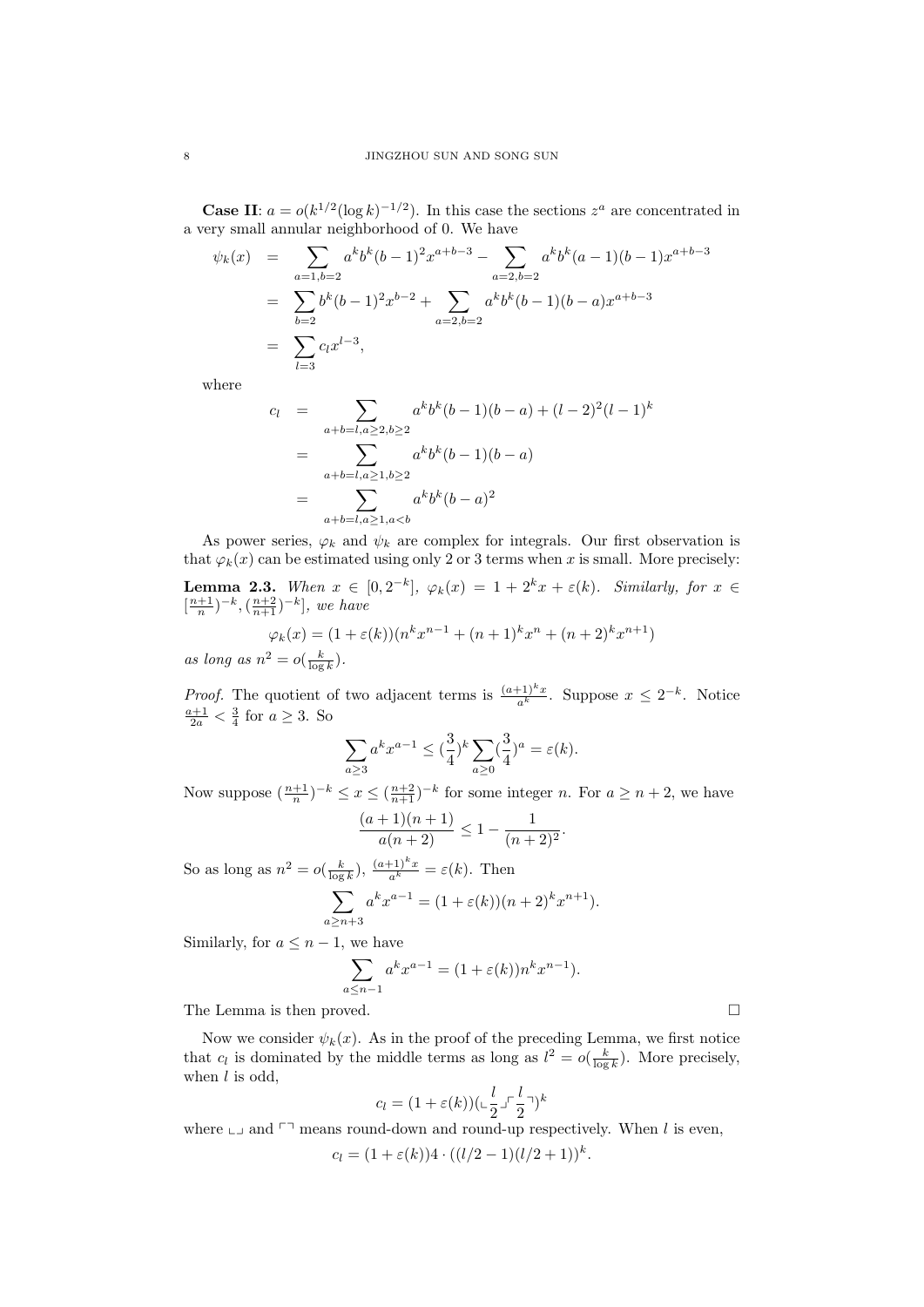With these in mind, we can now approximate  $\psi_k(x)$ . More precisely, we have

<span id="page-8-0"></span>**Lemma 2.4.** When  $x \leq 0$  $(\sqrt{3})^{-k}$ ,  $\psi_k(x) = (1 + \varepsilon(k))(2^k + 6^kx^2)$ . Similarly, for  $x \in [(\sqrt{\frac{n+2}{n}})^{-k}, (\sqrt{\frac{n+3}{n+1}})^{-k}],$  we have  $\psi_k(x) = (1+\varepsilon(k))((n(n+1))^{k}x^{2(n-1)} + ((n+1)(n+2))^{k}x^{2n} + ((n+2)(n+3))^{k}x^{2(n+1)})$ as long as  $n^2 = o(\frac{k}{\log k})$ .

*Proof.* The proof is similar to that for  $\varphi_k(x)$ . We only want to remind the reader that the odd power terms are omitted. The reason is that within each interval appeared in the Lemma the odd power terms are dominated by the adjacent even power terms.

Lemma [2.3](#page-7-0) describes a set of ladders  $a_n^{-k}$  for  $\varphi_k(x)$ , where  $a_n = \frac{n+1}{n}$ ,  $n \ge 1$ . Lemma [2.4](#page-8-0) describes a set of ladders  $b_n^{-k}$  for  $\psi_k(x)$ , where  $b_n = \sqrt{\frac{n+2}{n}}$ ,  $n \ge 1$ . One immediately sees that

$$
a_n > b_n > a_{n+1}
$$

Since the integral we are interested in involves both  $\varphi_k(x)$  and  $\psi_k(x)$  and we want to use the approximations given by Lemma [2.3](#page-7-0) and lemma [2.4,](#page-8-0) we will further refine our intervals to that of the form  $(a_n^{-k}, b_n^{-k})$  and  $(b_n^{-k}, a_{n+1}^{-k})$ . The following is a direct consequence of Lemma [2.3](#page-7-0) and Lemma [2.4.](#page-8-0)

# **Lemma 2.5.** • Within the interval  $[a_n^{-k}, b_n^{-k}]$ , we have

 $\varphi_k(x) = (1 + \varepsilon(k)) (n^k x^{n-1} + (n+1)^k x^n)$  $\psi_k(x) = (1 + \varepsilon(k))((n(n+1))^{k}x^{2(n-1)} + ((n+1)(n+2))^{k}x^{2n})$ 

• Within the interval  $[b_n^{-k}, a_{n+1}^{-k}]$ , we have

$$
\varphi_k(x) = (1 + \varepsilon(k))((n+1)^k x^n + (n+2)^k x^{n+1})
$$
  

$$
\psi_k(x) = (1 + \varepsilon(k))((n(n+1))^k x^{2(n-1)} + ((n+1)(n+2))^k x^{2n})
$$

Now we are ready to evaluate integrals.

**Proposition 2.6.** i)  $W$ 

When 
$$
a = 1
$$
, we have

$$
\int_0^{2^{-k}} \frac{\psi_k(x)dx}{(\varphi_k(x))^3} = \frac{3}{8} + \varepsilon(k)
$$

$$
\int_{2^{-k}}^{(\sqrt{3})^{-k}} \frac{\psi_k(x)dx}{(\varphi_k(x))^3} = \frac{1}{8} + \varepsilon(k)
$$

ii) When  $a = 2$ , we have

$$
\int_0^{2^{-k}} 2^k x \frac{\psi_k(x) dx}{(\varphi_k(x))^3} = \frac{1}{8} + \varepsilon(k)
$$

$$
\int_{2^{-k}}^{(\sqrt{3})^{-k}} 2^k x \frac{\psi_k(x) dx}{(\varphi_k(x))^3} = \frac{3}{8} + \varepsilon(k)
$$

$$
\int_{(\sqrt{3})^{-k}}^{(3/2)^{-k}} 2^k x \frac{\psi_k(x) dx}{(\varphi_k(x))^3} = \frac{3}{8} + \varepsilon(k)
$$

$$
\int_{(3/2)^{-k}}^{(\sqrt{2})^{-k}} 2^k x \frac{\psi_k(x) dx}{(\varphi_k(x))^3} = \frac{1}{8} + \varepsilon(k)
$$

*Proof.* For each integral, we replace  $\varphi_k(x)$  and  $\psi_k(x)$  with the corresponding approximations listed in lemma [2.5.](#page-0-1) Then by simple substitutions, we can evaluate the integrals.  $\hfill \square$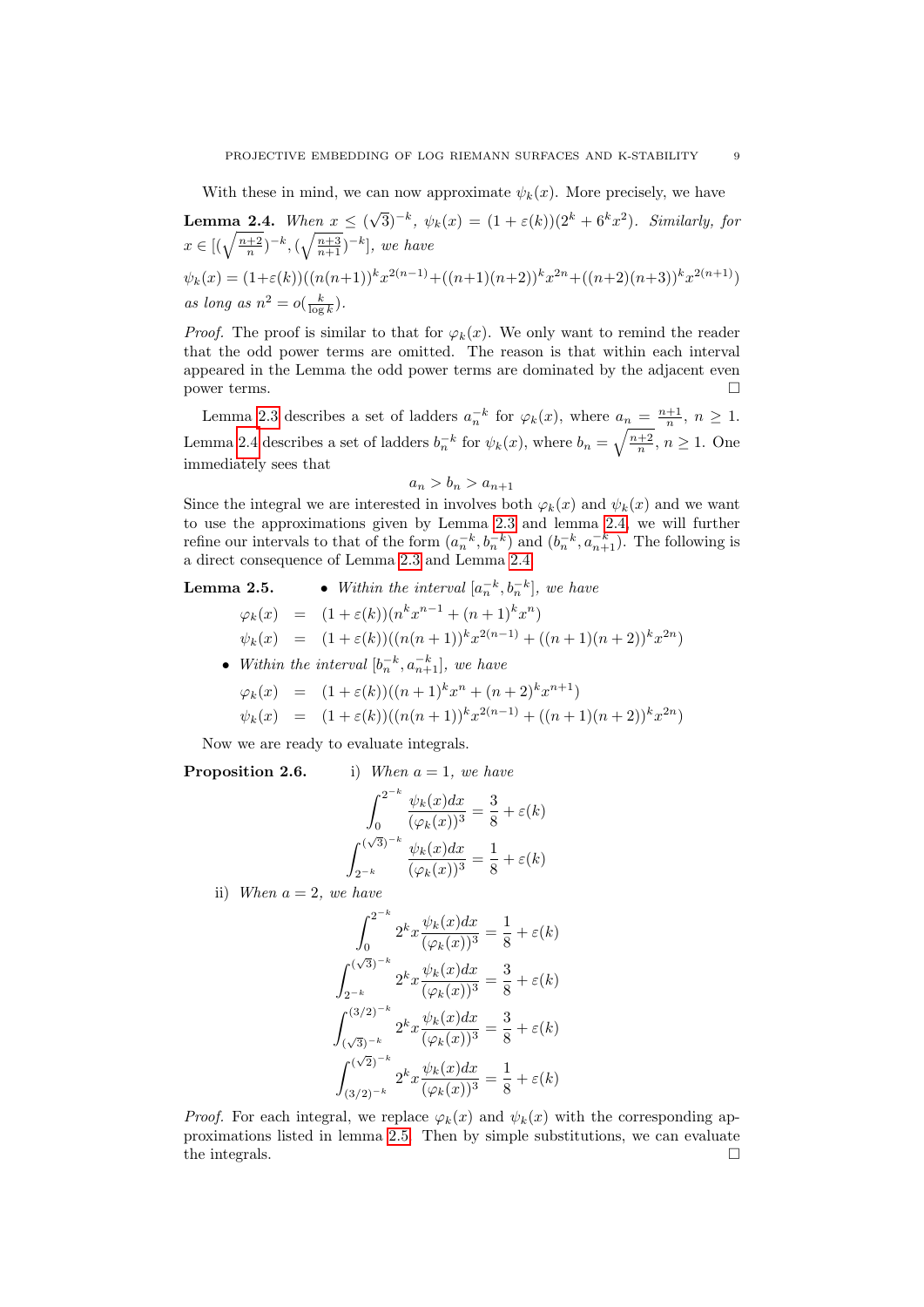The picture we see for  $a = 2$  actually reflects the picture for general a. We will use the following notations:

$$
I_{a,n} = \int_{a_n^{-k}}^{b_n^{-k}} (a+1)^k x^a \frac{\psi_k(x) dx}{(\varphi_k(x))^3}
$$

$$
I'_{a,n} = \int_{b_n^{-k}}^{a_{n+1}^{-k}} (a+1)^k x^a \frac{\psi_k(x) dx}{(\varphi_k(x))^3}
$$

Proposition 2.7. For  $n \geq 2$ 

$$
I_{n-1,n} = \frac{1}{8} + \varepsilon(k)
$$

$$
I_{n,n} = \frac{3}{8} + \varepsilon(k)
$$

$$
I'_{n,n} = \frac{3}{8} + \varepsilon(k)
$$

$$
I'_{n+1,n} = \frac{1}{8} + \varepsilon(k)
$$

*Proof.* Plugging in the approximations for  $\varphi_k(x)$  and  $\psi_k(x)$ , we get

$$
I_{a,n} = \int_{a_n^{-k}}^{b_n^{-k}} \left(\frac{(a+1)(n+1)}{n^2}\right)^k x^{a-n+1} \frac{1 + \left(\frac{n+2}{n+1}\right)^k x^2}{(1 + \left(\frac{n+1}{n}\right)^k x)^3} dx
$$

and

$$
I'_{a,n}=\int_{b_n^{-k}}^{a_{n+1}^{-k}}(\frac{(a+1)n}{(n+1)^2})^k x^{a-n-2}\frac{1+(\frac{n+2}{n+1})^k x^2}{(1+(\frac{n+2}{n+1})^k x)^3}dx
$$

When  $a = n$ , we use the substitution  $y = \left(\frac{n+1}{n}\right)^k x$ , and get

$$
I_{n,n} = \int_{1}^{d} \frac{x(1+bx^2)}{(1+x)^3} dx
$$
  
=  $\frac{1+b}{2(1+x)^2} - \frac{1+3b}{1+x} + b(1+x) - 3b \log(1+x)|_1^d$   
=  $(\frac{1}{2(1+x)^2} - \frac{1}{1+x})|_1^d + \varepsilon(k)$   
=  $\frac{3}{8} + \varepsilon(k),$ 

where  $b = (\frac{(n+2)n}{(n+1)^2})^k$  and  $d = \sqrt{\frac{1}{b}}$ .

We can compute the other 3 intergrals in the same way, using the fact the integrands are all rational functions.  $\hfill \Box$ 

In order to calculate  $\mu_a$ , we need also calculate the integrals on other intervals. The following lemma tells us that we already have the main value.

## <span id="page-9-0"></span>**Proposition 2.8.** For  $n \geq 2$

$$
I_{n-2,n} = \varepsilon(k)
$$
  
\n
$$
I_{n+1,n} = \varepsilon(k)
$$
  
\n
$$
I'_{n-1,n} = \varepsilon(k)
$$
  
\n
$$
I'_{n+2,n} = \varepsilon(k)
$$

The calculations are basically the same as that in the last proposition. This proposition shows that the integrals on the nearby intervals are negligible. As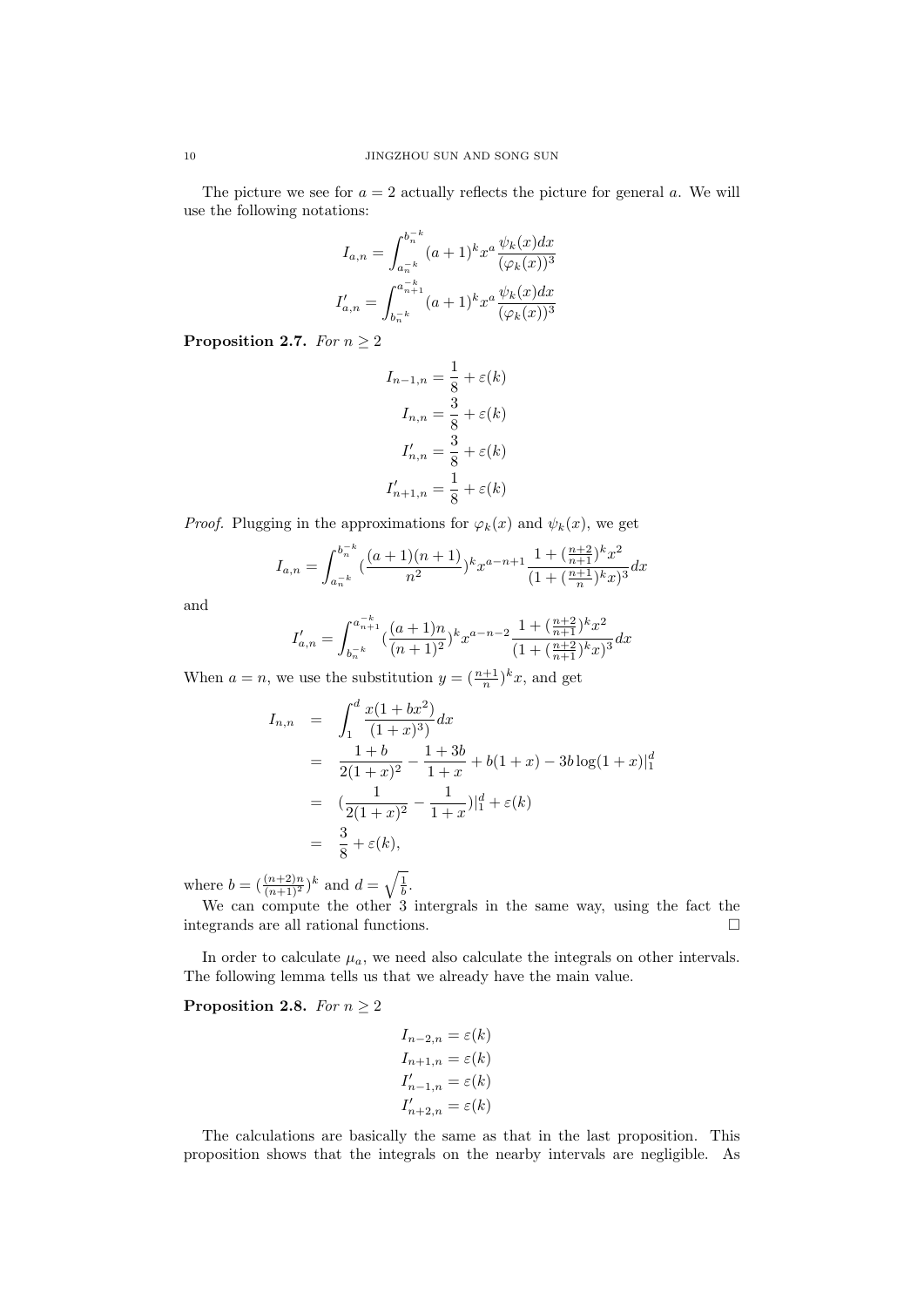we have remarked, the mass of the integrands decay rapidly away from the main intervals. More precisely, we can write

$$
\mu_n = \int_0^1 \frac{n^k x^{n-1}}{\varphi_k(x)} \omega_{k,0}.
$$

We claim the contribution of the integral from  $x \le a_{n-1}^{-k}$  or  $x \ge a_{n+1}^{-k}$  are both  $\varepsilon(k)$ . Since  $a = o(k^{1/2}(\log k)^{-1})$ , we know from the definition of  $\varphi_k(x)$  that the integrand itself is  $\varepsilon(k)$  for x in this region. Now by Lemma [2.2,](#page-6-0) it follows that the contribution from  $(0, a_{n-1}^{-k})$  and  $(a_{n+1}^{-k}, e^{-k^{1/2}(\log k)^{-1}})$  to  $\mu_n$  is  $\varepsilon(k)$ . When  $x > e^{-k^{1/2}(\log k)^{-1}}$ , we know from Case I that  $\omega_{k,0} \leq 2\rho_{k,0}\omega_0$ . But since

$$
\int \frac{n^k x^{n-1}}{\varphi_k(x)} \rho_{k,0} \omega_0 = 1,
$$

and by [\(2.3\)](#page-5-1) we know the contribution to this integral from  $x > e^{-k^{1/2}(\log k)^{-1}}$  is  $\varepsilon(k)$ , so the contribution to  $\mu_n$  is also  $\varepsilon(k)$ . This proves the claim.

Therefore we obtain

**Theorem 2.9.** For  $a > 1$  satisfying  $a^2 = o(\frac{k}{\log k})$ , we have  $\mu_a = 1 + \varepsilon(k)$ . When  $a=1$ , we have  $\mu_1=\frac{1}{2}+\varepsilon(k)$ 

**Case III:**  $a \in [k^{1/2}(\log k)^{-1}, k^{1/2}(\log k)]$ . In this case the sections  $z^a$  are concentrated in the "neck region". In order to estimate  $\mu_a$ , we will compare it with the above standard integral. We may write

$$
\gamma_a(x) = \frac{\varphi_k(x)}{a^k x^{a-1}},
$$

then

$$
\mu_a = \int_0^1 \frac{\Delta_z \log \gamma_a(x) dx}{\gamma_a(x)}.
$$

Next we use substitution  $v = \log \frac{1}{x}$ . Then  $\gamma_a(x) = \sum_{c=-a+1}^{\infty} (\frac{a+c}{a})^k e^{-cv}$ . Let  $v = u + \frac{k}{a}$ , we can write

$$
\gamma_a(x) = f_a(u) := \sum_{c \ge -a+1} e^{k(\log(1 + \frac{c}{a}) - \frac{c}{a})} e^{-cu},
$$

and since  $\Delta_z = \frac{1}{x} \frac{d^2}{du^2}$  and  $dx = -xdu$ . We get

(2.9) 
$$
\mu_a = \int_{-k/a}^{\infty} \frac{(\log f_a(u))'' du}{f_a(u)}
$$

Lemma 2.10.

(2.10) 
$$
\mu_a = \int_{-(\log k)^2}^{(\log k)^2} \frac{(\log f_a(u))'' du}{f_a(u)} + \varepsilon(k)
$$

*Proof.* The idea again is to view  $\frac{1}{f_a(u)}$  as the integrand, with the measure part given by  $\omega_{k,0}$ . We refer the reader to the arguments right after Proposition [2.8,](#page-9-0) which also works here.

Since  $f_a(u)$  is a convex function in u, and  $f_a(0) \geq 1$ , we only need to show that when  $|u| = (\log k)^2$ , we have  $\frac{1}{f_a(u)} = \varepsilon(k)$ . But this is already clear when we look at the terms when  $|c| = 1$ .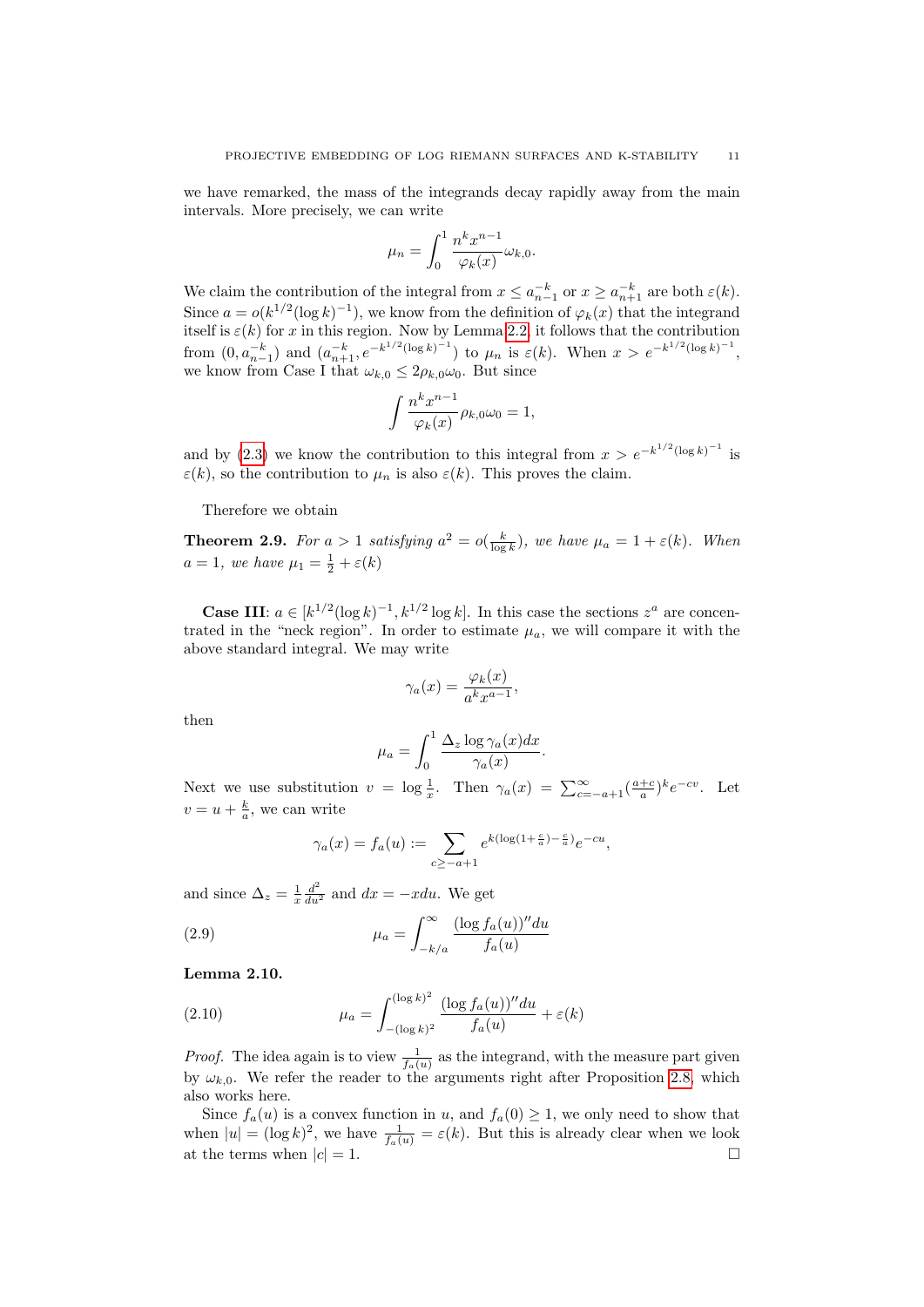Now we have

$$
\int_{-(\log k)^2}^{(\log k)^2} \frac{(\log f_a(u))'' du}{f_a(u)} = \int_{-(\log k)^2}^{(\log k)^2} \frac{f_a''(u) du}{(f_a(u))^2} - \int_{-(\log k)^2}^{(\log k)^2} \frac{(f_a'(u))^2 du}{(f_a(u))^3}
$$

The following estimates are based on the simple fact that the function  $\log(1 +$  $x - x$  is concave with only a unique maximum at  $x = 0$ .

### Lemma 2.11.

$$
\int_{-(\log k)^2}^{(\log k)^2} \frac{f_a''(u)du}{(f_a(u))^2} = 2 \int_{-(\log k)^2}^{(\log k)^2} \frac{(f_a'(u))^2 du}{(f_a(u))^3} + \varepsilon(k).
$$

Proof. This is basically integration by parts, since

$$
\int_{-(\log k)^2}^{(\log k)^2} \frac{f_a''(u)du}{(f_a(u))^2} = \frac{f_a'(u)}{(f_a(u))^2} \Big|_{-(\log k)^2}^{(\log k)^2} + 2 \int_{-(\log k)^2}^{(\log k)^2} \frac{(f_a'(u))^2 du}{(f_a(u))^3}.
$$

So we need to evaluate the boundary values. When  $u = (\log k)^2$ , it is easy to see that both  $f_a(u)$  and  $f'_a(u)$  are dominated by the terms with  $c \leq 0$ . So  $\left| \frac{f'_a(u)}{(f_a(u))^2} \right| \leq$  $\frac{a}{f_a(u)} = \varepsilon(k)$ . Now we consider  $u = -(\log k)^2$ . Let  $P(c) = k(\log(1 + \frac{c}{a}) - \frac{c}{a}) - cu$ . Then  $P'(c) = \frac{k}{a+c} - \frac{k}{a} - u$  and  $g''(c) = -\frac{k}{(a+c)^2} < 0$ . So  $P(c)$  is a concave function of c. When  $u = -(\log k)^2$ ,  $f_a(u)$  and  $f'_a(u)$  are dominated by the terms with  $c > 0$ . The zero of  $P'(c)$  is  $c_0 = \frac{k}{k/a+u} - a = \frac{-au}{\frac{k}{a+u}+1}$ . So  $f_a(u)$  is dominated by a term around  $c_0 = O((\log_k)^4)$  (since  $c_0$  may not be an integer). Thus at  $u = -(\log k)^2$ ,  $\left| \frac{f_a'(u)}{(f_a(u))^2} \right| \leq \frac{|c_0|}{f_a(u)} = O(\frac{(\log_k)^4}{f_a(u)})$  $\frac{\log_k}{f_a(u)}$  =  $\varepsilon(k)$ . And the lemma is proved.

From these we obtain

$$
\mu_a = \frac{1}{2} \int_{-(\log k)^2}^{(\log k)^2} \frac{f_a''(u) du}{(f_a(u))^2} + \varepsilon(k).
$$

We now further simplify the integral. Let

$$
g_a(u) = \sum_{|c| \le (\log k)^5} e^{k(\log(1 + \frac{c}{a}) - \frac{c}{a}) - cu}.
$$

Then by similar arguments as in the proof of the previous lemma we see that

$$
f_a(u) = g_a(u)(1 + \varepsilon(k)),
$$

and

$$
f''_a(u) = g''_a(u)(1 + \varepsilon(k)).
$$

So

(2.11) 
$$
\mu_a = \frac{1}{2} \int_{-(\log k)^2}^{(\log k)^2} \frac{g_a''(u) du}{(g_a(u))^2} + \varepsilon(k).
$$

Now we define

$$
h_a(u) = \sum_{c \in \mathbb{Z}} e^{-\frac{kc^2}{2a^2}} e^{-cu}.
$$

As before for  $u \in [-(\log k)^2, (\log k)^2]$  we have

$$
h_a(u) = (1 + \varepsilon(k)) \sum_{|c| \le (\log k)^5} e^{-\frac{kc^2}{2a^2}} e^{-cu}.
$$

Lemma 2.12. We have

$$
\int_{-(\log k)^2}^{(\log k)^2} \frac{g_a''(u)du}{(g_a(u))^2} = \int_{-\infty}^{(\infty)^2} \frac{h_a''(u)du}{(h_a(u))^2} + O(\frac{(\log k)^{60}}{k}).
$$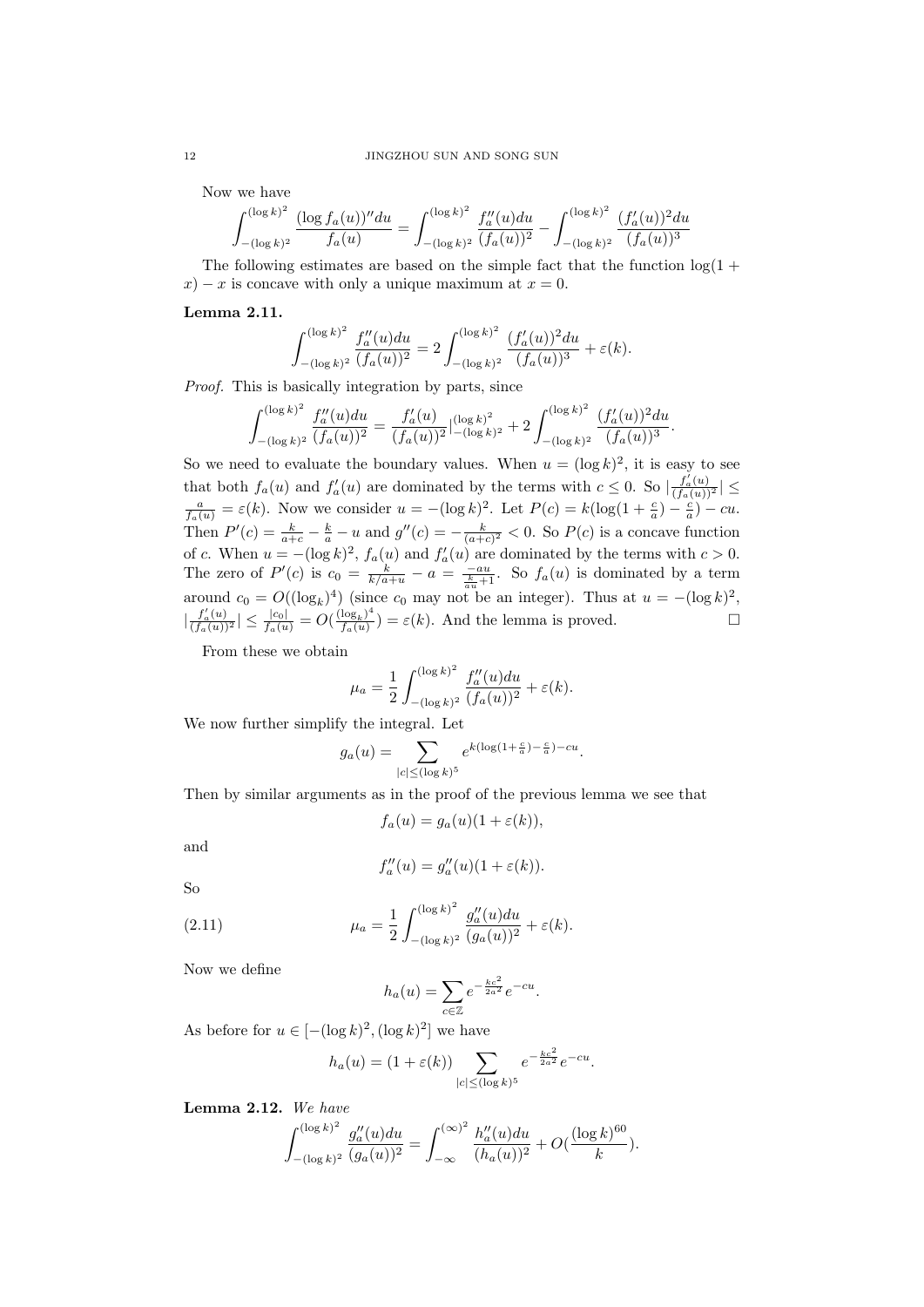*Proof.* For  $u \in [-(\log k)^2, (\log k)^2]$ , we have

$$
g_a(u) = \sum_{|c| \le (\log k)^5} e^{-\frac{kc^2}{2a^2} - cu} \left(1 + \frac{kc^3}{a^3} + O\left(\frac{k^2c^6}{a^6} + \frac{kc^4}{a^4}\right)\right)
$$

$$
= h_a(u)\left(1 + O\left(\frac{(\log k)^{36}}{k}\right)\right) + G_a(u),
$$

where

$$
G_a(u) = \sum_{|c| \le (\log k)^5} e^{-\frac{kc^2}{2a^2} - cu} \frac{kc^3}{a^3} = h_a(u)O(\frac{(\log k)^{20}}{k^{1/2}}).
$$

Similarly

$$
g''_a(u) = h''_a(u)(1 + O(\frac{(\log k)^{46}}{k})) + G''_a(u),
$$

and

$$
G''_a(u) = h''_a(u) O(\frac{(\log k)^{30}}{k^{1/2}}).
$$

Notice both  $G_a(u)$  and  $G''_a(u)$  are odd functions, so

$$
\int_{-(\log k)^2}^{(\log k)^2} \frac{g_a''(u)du}{g_a(u)} = (1 + O(\frac{(\log k)^{60}}{k})) \int_{-(\log k)^2}^{(\log k)^2} \frac{h_a''(u)du}{h_a(u)}.
$$

The lemma then follows from the fact that the last integral can be replaced by the integral over  $(-\infty, \infty)$ , with a possibly  $\varepsilon(k)$  error. The proof is similar to the previous arguments, and we omit it here.

Now the following elementary lemma is crucial for our purpose.

**Lemma 2.13.** For all  $a > 0$ , we have

$$
\int_{-\infty}^{\infty} \frac{h''_a(u)du}{(h_a(u))^2} = 2
$$

*Proof.* For simplicity let  $b = \frac{k}{2a^2}$ , and by abuse of notation we will  $h_b(u)$  $\sum_{c \in \mathbb{Z}} e^{-bc^2} e^{-cu}$ . Notice  $h_b(x) = H_b(x) e^{-u^2/(4b)}$ , where  $H_b(x) = \sum_{c \in \mathbb{Z}} e^{-b(c - \frac{u}{2b})^2}$ . Since the summation is for all integers, we see that  $H_b(u)$  is periodic with period 2b. So

$$
\int_{-\infty}^{\infty} \frac{dx}{h_b(u)} = \int_0^{2b} \frac{\sum_{c \in \mathbb{Z}} e^{-\frac{(u+2bc)^2}{4b}}}{H_b(u)} du = \int_0^{2b} du = 2b.
$$

It is easy to justify that differentiating with respect to  $b$  commute with the integral, and notice that  $h_b(u)$  satisfies the heat equation  $\frac{d}{db}h_b(u) = -h''_b(u)$ , we obtain

$$
\int_{-\infty}^{\infty} \frac{h_b''(u) du}{h_b(u)^2} = 2.
$$

 $\Box$ 

To sum up, the above discussion yields

**Theorem 2.14.** For  $a \in [k^{1/2}(\log k)^{-1}, k^{1/2} \log k]$ , we have

$$
\mu_a = 1 + O(k^{-1} (\log k)^{60})
$$

From the proof it is easy to see that there is a fixed  $C > 0$  such that the same estimate holds for  $a \in [C^{-1}k^{1/2}(\log k)^{-1}, Ck^{1/2}\log k]$ .

The above discussion of Case III suggests that the behavior of the Bergman kernel on the neck is modeled by the infinite cylinder  $\mathbb{C}^*$ . Indeed, for any  $a \in$  $[k^{1/2}(\log k)^{-1}, k^{1/2} \log k]$  we know the section  $z^a$  is concentrated in an annuli neighborhood of the circle  $\log \frac{1}{|z|^2} = \frac{k-2}{a}$ . If we change to cylindrical coordinates  $z = e^{-(\xi/2 + (k-2)/a)}$ , where  $\xi = u + it$ . Then we see the measure  $|z|^{2a}e^{-k\Phi_0}\omega_0 =$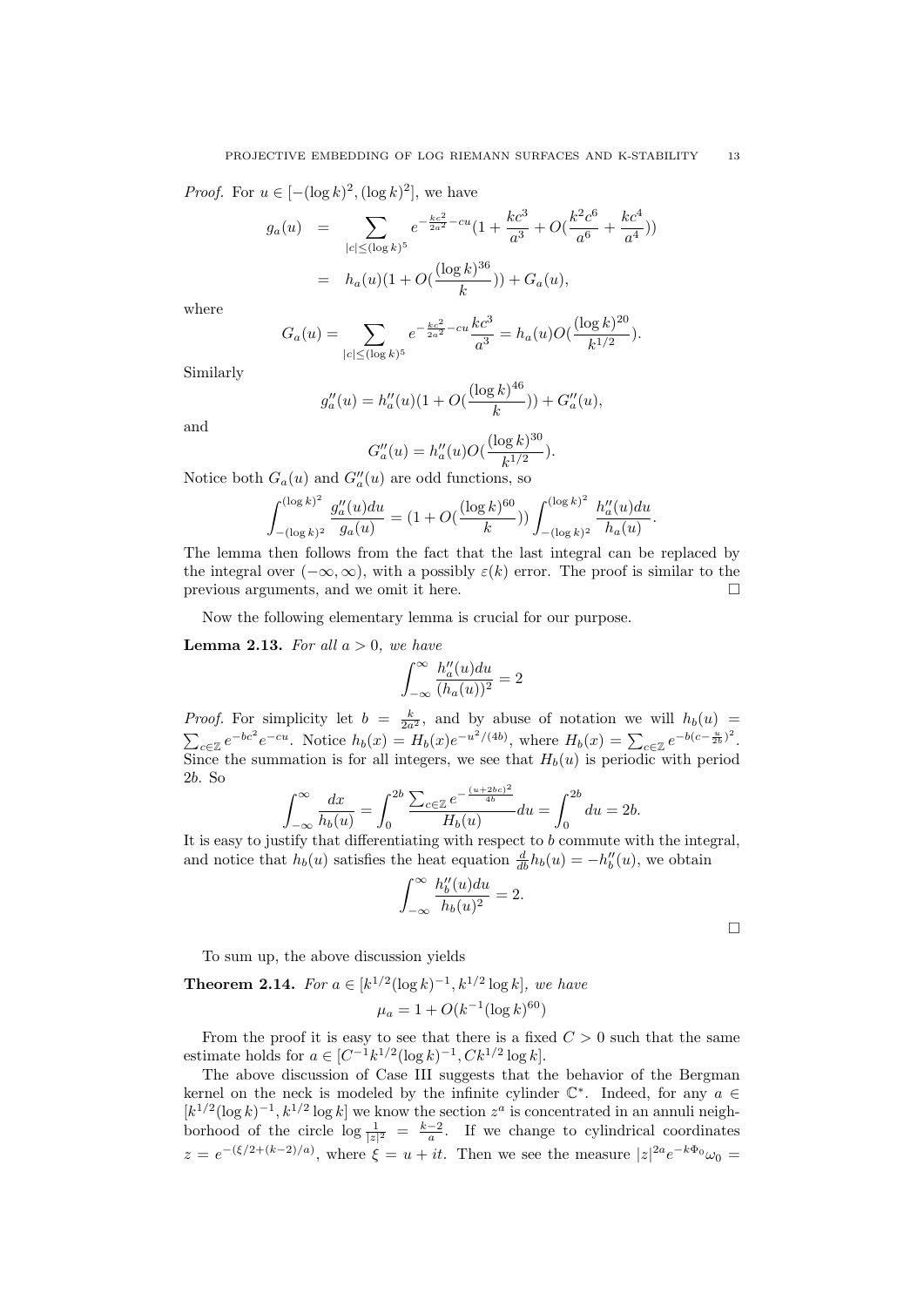$|z|^{2a-2}(\log \frac{1}{|z|^2})^{k-2}dzd\bar{z}$  is to the leading order term approximated by the measure  $d\mu_0 = e^{-\frac{a^2 u^2}{2k}} du dt$  on the cylinder. On  $\mathbb{C}^*$ , we can define a  $L^2$  norm on the space of all holomorphic functions using the measure  $d\mu_0$ . It is easy to see

$$
||z^c||^2 = e^{\frac{kc^2}{2a^2}}.
$$

The corresponding Bergman kernel

$$
\rho(\xi) = \sum_{c \in \mathbb{Z}} e^{-\frac{a^2 u^2}{2k} - \frac{kc^2}{2a^2} + cu} = \sum_{c \in \mathbb{Z}} e^{-\frac{a^2}{2k}(u - \frac{kc}{a^2})^2}.
$$

Notice we can also understand this as the Bergman kernel on  $\mathbb{C}^*$  (up to constant multiple), endowed with the hermitian metric  $e^{-\frac{a^2 u^2}{2k}}$  whose curvature form is the flat cylindrical metric. Geometrically, on this neck the hyperbolic metric is approximated by a flat cylinder, and our discussion above makes precise that this model approximates  $\rho_{0,k}$  when k is large.

### 3. General case

We use the same setup of the introduction. Let  $(X, D)$  be a log Riemann surface, and  $L$  be an ample line bundle over  $X$  endowed with the (singular) hermitian metric h whose curvature form is the hyperbolic metric  $\omega$ . Let  $\Phi_k : X \to \mathbb{CP}^{N_k}$ be the map defined in the introduction. Our goal is to estimate the asymptotics of  $\|\mu(\Phi_k(X), \Phi_k(D), \frac{2}{3})\|_2$  as  $k \to \infty$ , using a particular choice of orthonormal basis of  $\mathcal{H}_k$ .

First given any orthonormal basis  $\{s_{\alpha}\}\$  of  $\mathcal{H}_k$ , we re-write [\(1.2\)](#page-3-0) as

$$
\frac{3}{2}\mu(X, D, \frac{2}{3}) = \mu_X + \frac{1}{2}\mu_D - \tilde{c}_k I,
$$

where

$$
\mu_X = \int_X \langle s_\alpha, s_\beta \rangle_h \rho_k^{-1} \omega_k;
$$

$$
\mu_D = \sum_{i=1}^d \rho_k(p_i)^{-1} \langle s_\alpha(p_i), s_\beta(p_i) \rangle_h.
$$

Using Riemann-Roch formula, we obtain

$$
\tilde{c}_k = \frac{kl - d + \frac{d}{2}}{kl - d - g + 1} = 1 - \frac{S}{2}k^{-1} + O(k^{-2}),
$$

where  $S = -\frac{d+2g-2}{l}$  is the scalar curvature of  $\omega$ , by our normalization.

Now let  $D = \{p_1, \dots, p_d\}$ . For each i we can find a local holomorphic coordinate chart  $(U_i, z)$  of X centered at  $p_i$ , such that  $\omega = -\frac{2}{S}\omega_0$  on  $U_i$ , and a local holomorphic section  $e_i$  of L over  $U_i$ , with  $|e_i|^2 = e^{\frac{2}{5}\Phi_0}$ , where  $\omega_0$  and  $\Phi_0$  are defined in the beginning of Section 2. We may assume  $U_i = \{ |z| < R \}$  for some  $R < 1$  and  $U_i \cap U_j = \emptyset$  if  $i \neq j$ . Inside each  $U_i$  we are essentially reduced to the model case studied in Section 2, with a possible change of k by  $-\frac{2}{5}k$  (notice in the whole discussion there  $k$  does not have to be an integer). For the calculation below to make the notation simpler we will without loss of generality assume  $S = -2$ .

Fix a smooth cut-off function  $\chi_i$  that equals 1 in  $U_i$ , and vanishes outside a small neighborhood of  $U_i$ . To obtain global sections of  $L^k$ , we use Hörmander's  $L^2$ estimate. The following lemma is well-known, see for example [\[26\]](#page-21-16).

**Lemma 3.1.** Suppose  $(M, g)$  is a complete Kähler manifold of complex dimension  $n, \mathcal{L}$  is a line bundle on M with hermitian metric h. If

$$
\langle -2\pi i \Theta_h + Ric(g), v \wedge \bar{v} \rangle_g \ge C|v|_g^2
$$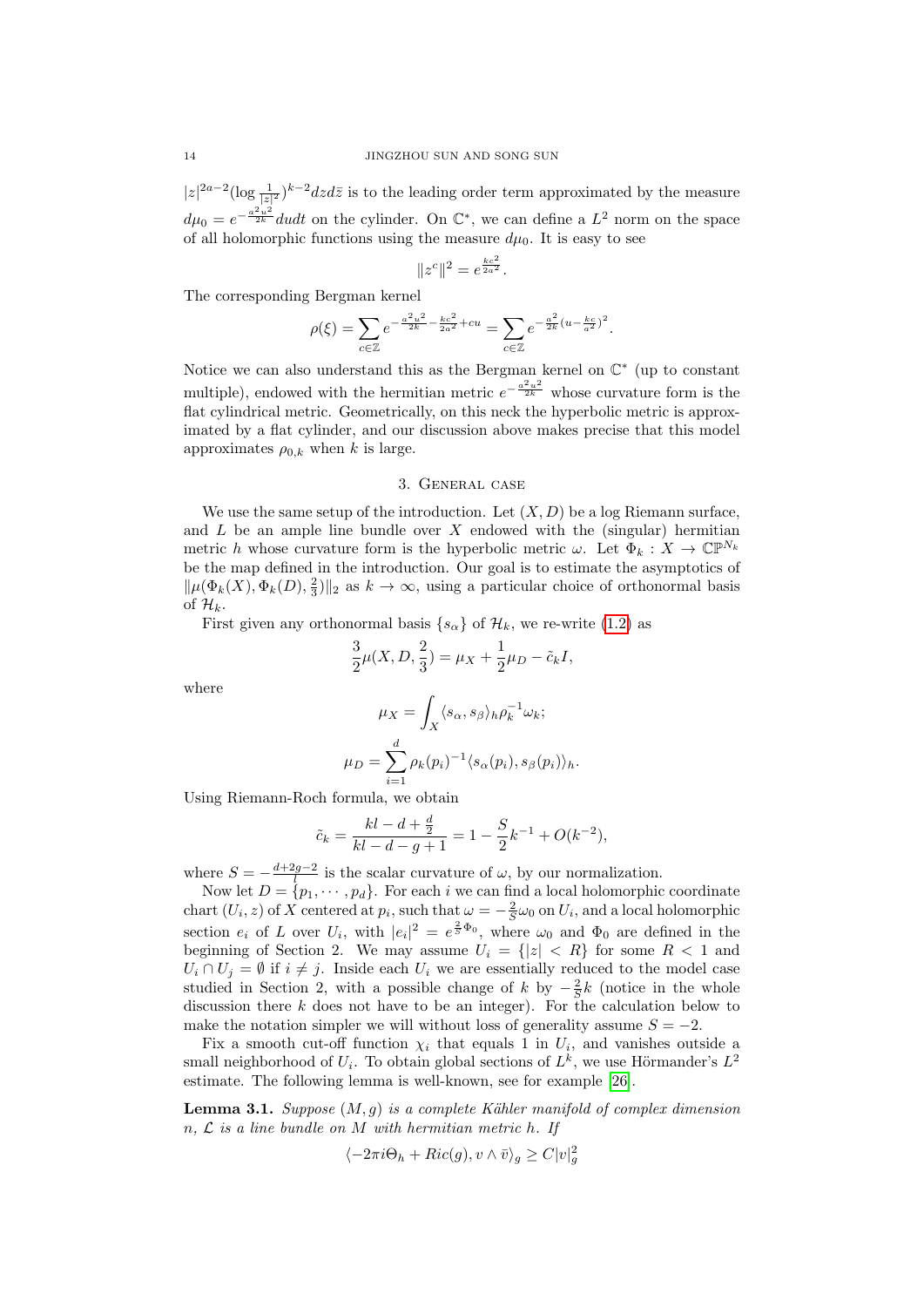for any tangent vector v of type  $(1,0)$  at any point of M, where  $C > 0$  is a constant and  $\Theta_h$  is the curvature form of h. Then for any smooth  $\mathcal{L}\text{-}valued(0,1)$ -form  $\alpha$  on M with  $\bar{\partial}\alpha = 0$  and  $\int_M |\alpha|^2 dV_g$  finite, there exists a smooth L-valued function  $\beta$ on M such that  $\bar{\partial}\beta = \alpha$  and

$$
\int_M |\beta|^2 dV_g \leq \frac{1}{C} |\alpha|^2 dV_g
$$

where  $dV_q$  is the volume form of g and the norms are induced by h and g.

Fix k large so that the assumption of the Lemma is satisfied in our setting with  $M = X \setminus D$  and  $\mathcal{L} = L^k$ . For a positive integer  $a \leq k^{3/4}$ , we apply the Lemma to  $\alpha_{i,a} = \bar{\partial}(\chi_i \tau_a z^a e_i^{\otimes k})$  (where  $\tau_a = (\frac{a^{k-1}}{2\pi(k-2)!})^{1/2}$  is the normalization constant appearing in Lemma 2.1) on  $X \setminus D$  and obtain the corresponding  $\beta_{i,a}$ . Then the section  $s_{i,a} := \chi_i \tau_a z^a e_i^{\otimes k} - \beta_{i,a}$  is holomorphic over  $X \setminus D$ , and the  $L^2$  integrability condition guarantees that  $s_{i,a}$  extends to a section in  $\mathcal{H}_k$ .

By our discussion in Section 2, we know  $\bar{\partial}\chi_i$  is supported in the region where  $|\tau_a z_i^a e_i^{\otimes k}|_h$  is  $\varepsilon(k)$  for all  $a \leq k^{3/4}$ , and also  $\|\chi_i \tau_a z^a e_i^{\otimes k}\| = 1 + \varepsilon(k)$ , where we denote by  $\|\cdot\|$  the global  $L^2$  norm measured with respect to the obvious metrics. So by the estimate in the above Lemma we get  $||s_{i,a}||^2 = 1 + \varepsilon(k)$ . Similarly for  $1 \leq a, b \leq k^{3/4}$  we have

$$
\langle s_{i,a}, s_{j,b} \rangle = \delta_{ab} \delta_{ij} + \varepsilon(k),
$$

where  $\langle \cdot, \cdot \rangle$  denotes the obvious global  $L^2$  inner product. We should remind the reader that the estimates for the error is of the size  $\varepsilon(k)$ , which is independent of the indices, so when adding them up we still have the size  $\varepsilon(k)$ .

We may assume  $\{s_{i,a}|i=1,\cdots,d; a \leq k^{3/4}\}\$ is orthonormal by possibly applying a linear transformation of the form  $I+A$  where, by the remark for Lemma [2.1](#page-4-0) the entries of  $A = (a_{ij})$  satisfy sup  $|a_{ij}| = \varepsilon(k)$ . Now we let  $\{s_{\tilde{\gamma}}\}$  be an arbitrary orthonormal basis of the orthogonal complement of the span of  $\{s_{i,a}|i=1,\dots,d; a \leq k^{3/4}\}\$ in  $\mathcal{H}_k$ .

Now one can prove Theorem [1.2](#page-2-1) using the above chosen basis, based on the arguments of Section 2 and the known asymptotic expansion of Bergman kernel away from the punctures. For readers' convenience we include the details here, but we should point out that the discussion below is essentially straightforward.

For each i, we denote by  $V_i$  the subset of  $U_i$  consisting of points with  $(\log \frac{1}{|z|^2})^{-1} \leq$  $k^{-1/2}\log k$ , and by  $W_i$  the subset of  $U_i$  consisting of points with  $(\log \frac{1}{|z|^2})^{-1} \leq$  $k^{-3/8}$ . As in Section 2, points in  $V_i$  have injectivity radius smaller than  $\pi k^{-1/2} \log k$ . For a point x outside  $\bigcup_{i=1}^d V_i$ , the usual proof of the Bergman kernel asymptotics goes through, and yield a uniform expansion (in the  $C^2$  sense)<sup>[1](#page-14-0)</sup>

(3.1) 
$$
\rho_k(x) = \frac{1}{2\pi} (k - 1 + O(k^{-1})),
$$

and so

(3.2) 
$$
\omega_k = \rho_k \omega (1 + k^{-1} + O(k^{-2})).
$$

<span id="page-14-1"></span>Lemma 3.2. We have the following estimate:

<span id="page-14-3"></span><span id="page-14-2"></span>
$$
\sup_{\tilde{\gamma}} \sup_{i} \sup_{z \in W_i} \frac{|s_{\tilde{\gamma}}(z)|^2}{\rho_{k,0}(z)} = \varepsilon(k).
$$

*Proof.* Fix i, within  $U_i$  we can write  $s_{\tilde{\gamma}} = f_{\tilde{\gamma}} e_i^{\otimes k}$  for a holomorphic function  $f_{\tilde{\gamma}}$ . Let  $f_{\tilde{\gamma}} = \sum c_a \tau_a z^a$  be the Taylor expansion around  $p_i$ . We are interested in the

<span id="page-14-0"></span><sup>&</sup>lt;sup>1</sup>Indeed one can show the error term is  $\varepsilon(k)$  since  $\omega$  has constant curvature, see for example [\[10\]](#page-21-18).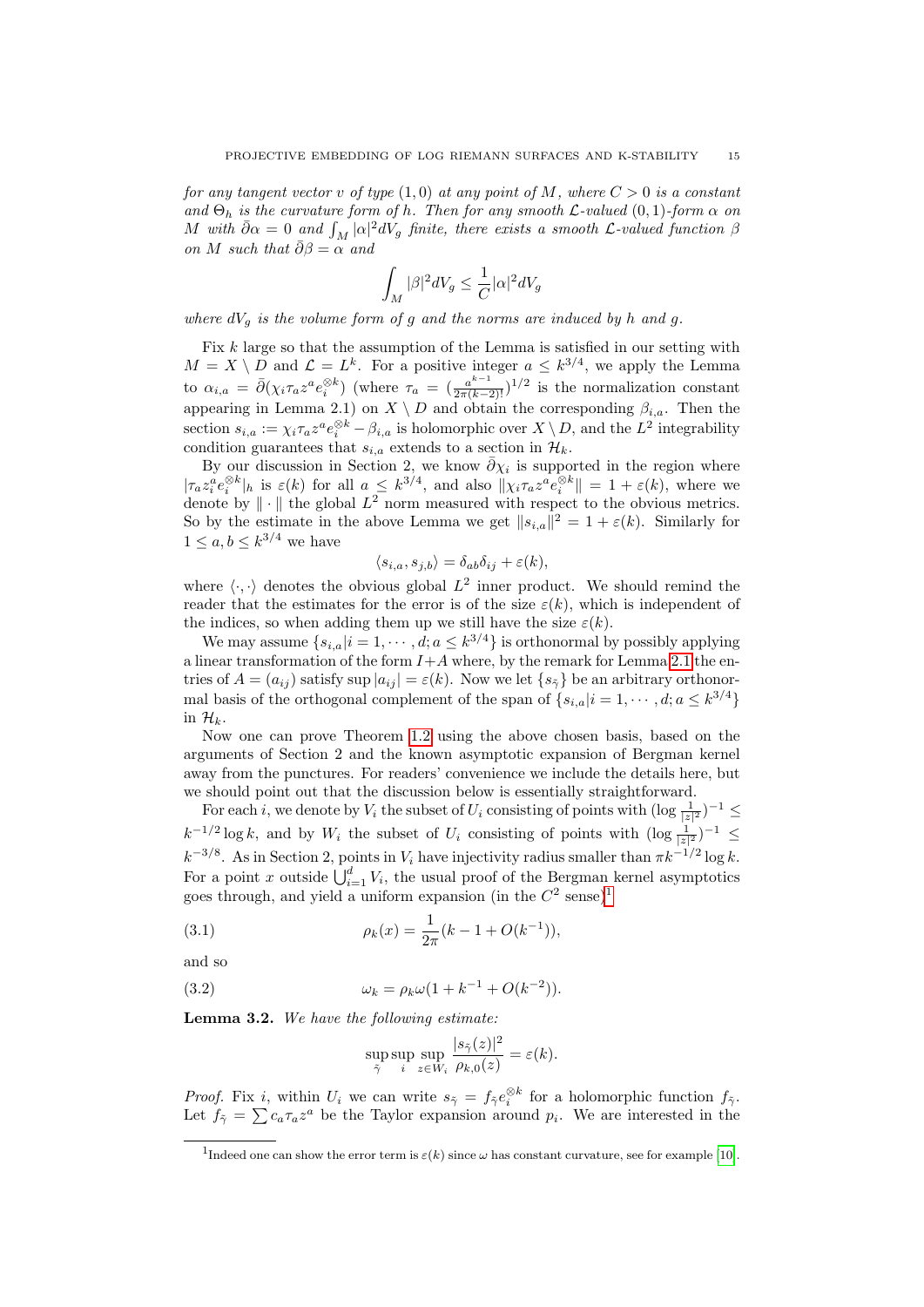estimates of various quantities for large  $k$ , so the estimates below will always be understood for k sufficiently large, but are independent of  $\tilde{\gamma}$  and i.

**Claim 1.** For all  $a \leq k^{3/4}$  we have  $|c_a| = \varepsilon(k)$ .

To prove this, we use the fact that  $s_{\tilde{\gamma}}$  is  $L^2$  orthogonal to  $s_{i,a}$ . Since  $s_{i,a}$  $\chi_i \tau_a z^a e_i^{\otimes k} + \beta_{i,a}$  with  $\|\beta_{i,a}\| = \varepsilon(k)$ , and again by the discussion of Section 2 we know  $\int_{U_i} |\tau_a z^a e_i^{\otimes k}|^2 \omega = 1 + \varepsilon(k)$  (since the integral is concentrated in the annulus  $|t-\frac{k-2}{a}| \leq \frac{k^{1/2}\log k}{a}$ , where we adopt the notation of Section 2 to denote  $t = \log \frac{1}{|z|^2}$ , it is then easy to obtain the conclusion.

**Claim 2.** For all  $a \leq -\frac{k}{2 \log R}$ , we have  $|c_a|^2 \leq 3$  for large k. This follows from similar consideration as above, using the fact that

$$
\int_{U_i} |\tau_a z^a e_i^{\otimes k}|^2 \omega \ge 1/3
$$

for a in this range.

Now we define a function  $q_a(z) = \left| \frac{c_a \tau_a z^a}{\tau_b z^b} \right|$  $rac{a^{\tau}a^{2^a}}{\tau_b z^b}$  |<sup>2</sup>, where  $b = k^{5/8}$ . Denote  $\gamma_a = q_a(z)$ when  $\log |z|^2 = -k/b$ .

**Claim 3.** For all  $a \geq -\frac{k}{2\log R}$ , we have  $\gamma_a = O(e^{-\frac{1}{3}ak^{3/8}})$ . As we have seen in the local calculation in Section 2, for k large we have

$$
\int_{\frac{k}{b}-\frac{k^{1/2}\log k}{b}\leq \log\frac{1}{|z|^2}\leq\frac{k}{b}}|\tau_bz^be_i^{\otimes k}|^2\omega\geq 1/3.
$$

We denote the annulus  $\{z|\frac{k}{b} - \frac{k^{1/2}\log k}{b} \leq \log \frac{1}{|z|^2} \leq \frac{k}{b}\}$  by  $A_b$ .

For  $a \geq k^{3/4}$ , when k is large we have  $a > b$  hence  $q_a$  is increasing in |z|, hence we have

$$
\int_{A_b} |c_a \tau_a z^a e_i^{\otimes k}|^2 \omega = \int_{A_b} q_a(z) |\tau_b z^b e_i^{\otimes k}|^2 \omega \ge \frac{1}{3} \gamma_a.
$$

On the other hand, we have

$$
\int_{A_b} |z^a e_i^{\otimes k}|^2 \omega = 2\pi \int_{\frac{k}{b} - \frac{k^{1/2} \log k}{b}}^{\frac{k}{b}} e^{(k-2) \log t - at} dt \le e^{-\frac{1}{2}ak^{3/8}}.
$$

Therefore,

$$
\gamma_a \le |c_a \tau_a|^2 e^{-ak^{3/8}/2}.
$$

Now since  $||s_{\tilde{\gamma}}|| = 1$ , we have

$$
\int_{|z| \le R} |c_a \tau_a z^a e_i^{\otimes k}|^2 \omega \le 1.
$$

Notice

$$
\int_{|z| \le R} |z^a e_i^{\otimes k}|^2 \omega = 2\pi \int_{-2\log R}^{\infty} e^{(k-2)\log t - at} dt \ge e^{-a(1-2\log R) + k\log(1-2\log R)},
$$

so we obtain

$$
|c_a \tau_a|^2 \le e^{a(1-2\log R) - k\log(1-2\log R)},
$$

Hence

$$
\gamma_a \leq e^{-\frac{1}{2} a k^{3/8} + a(1 - 2 \log R) - k \log(1 - 2 \log R)} \leq e^{-\frac{1}{3} a k^{3/8}}
$$

,

and Claim 3 is proved.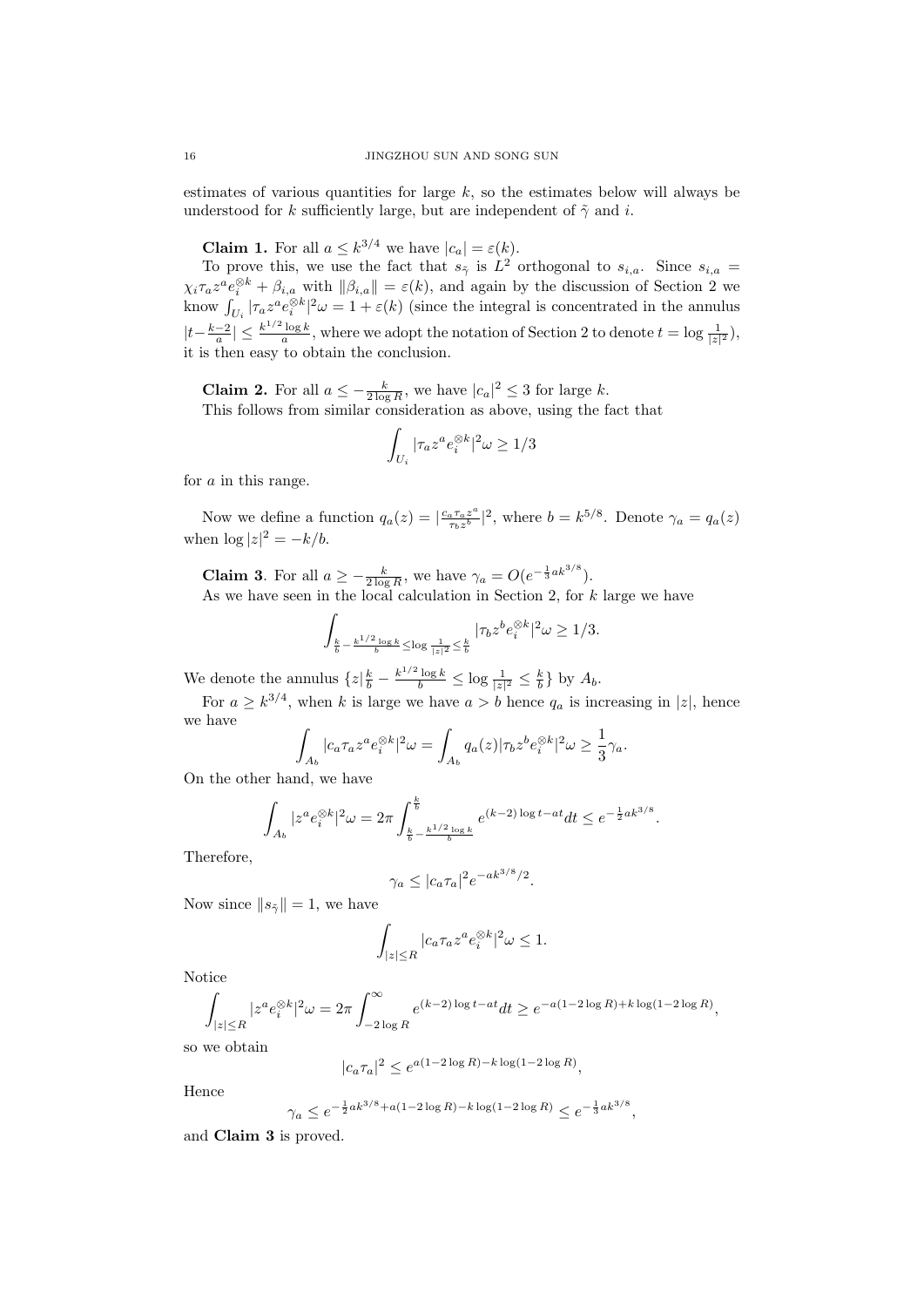<span id="page-16-0"></span>Therefore, for  $z \in W_i$ , we have by **Claim 1** that

(3.3) 
$$
\frac{|\sum_{a\leq k^{3/4}} c_a \tau_a z^a|^2}{\sum_a |\tau_a z^a|^2} = \varepsilon(k),
$$

and by Claim 3

(3.4) 
$$
\frac{\sum_{a \ge -\frac{k}{2 \log R}} c_a \tau_a z^a|^2}{\sum_a |\tau_a z^a|^2} \le (\sum_{a \ge -\frac{k}{2 \log R}} e^{-ak^{3/8}/6})^2 = \varepsilon(k).
$$

<span id="page-16-1"></span>For  $a \in [k^{3/4}, -\frac{k}{2 \log R}]$ , we first notice

**Claim 4.** For all  $a \geq k^{3/4}$  and all  $z \in W_i$  we have

$$
\frac{|\tau_a z^a|^2}{\sum_{r\geq 1} |\tau_r z^r|^2} = \varepsilon(k).
$$

The proof of this follows from similar discussion as in Section 2, the main point being that for  $z \in W_i$ , the main contribution to the sum in the denominator comes from terms where r is around  $(\log \frac{1}{|z|^2})^{-1}k \leq k^{5/8}$ , which is much smaller than  $k^{3/4}$  when k is large. To be more precise, we can write  $|\tau_a z^a|^2 = a^{k-1} |z|^{2a} =$  $e^{(k-1)\log a + a\log|z|^2}$ . Let  $P(y) = (k-1)\log y + \log|z|^2y$ , it is easy to see that when  $z \in W_i$  and  $y \geq k^{3/4} - 1$ , P is concave and decreasing in y, hence we have

<span id="page-16-2"></span>
$$
P(a) - P(a - 1) \le P'(a - 1) \le -k^{1/2}.
$$

From this Claim 4 follows easily.

By Claim 2 and Claim 4 we also have

(3.5) 
$$
\frac{\sum_{k^{3/4} \le a \le -\frac{k}{2\log R}} c_a \tau_a z^a|^2}{\sum_a |\tau_a z^a|^2} = \varepsilon(k).
$$

The conclusion of the Lemma then follows from the combination of [\(3.3\)](#page-16-0), [\(3.4\)](#page-16-1) and  $(3.5)$ .

As a consequence, we obtain the following lemma, which essentially shows the "localilty" of Bergman kernel in a neighborhood of the hyperbolic cusp.

<span id="page-16-6"></span>Lemma 3.3. We have

<span id="page-16-4"></span>(3.6) 
$$
\sup_{i} \sup_{z \in W_i} |\frac{\rho_k(z)}{\rho_{k,0}(z)} - 1| = \varepsilon(k).
$$

<span id="page-16-5"></span>*Proof.* Given Lemma [3.2,](#page-14-1) we only need to show for all  $a \leq k^{3/4}$  and  $z \in W_i$ ,

(3.7) 
$$
\rho_{k,0}(z)^{-1}|\beta_{i,a}(z)|^2 = \varepsilon(k).
$$

In the above local coordinate we can write  $\beta_{i,a} = \sum_a c_a \tau_a z^a e_i^{\otimes k}$ . Notice we have  $\|\beta_{i,a}\|_{L^2} = \varepsilon(k)$ , hence  $\langle \beta_{i,a}, s_{i,a} \rangle = \varepsilon(k)$ , so one can see that the same estimates for  $c_a\tau_a$  in the proof of Lemma 3.2 also holds here, and we obtain the conclusion.  $\Box$ 

Corollary 3.4. We have

<span id="page-16-3"></span>(3.8) 
$$
\sup_{\tilde{\gamma}} \sup_{i} \left[ \int_{V_i} \frac{|s_{\tilde{\gamma}}|^2}{\rho_k} \omega_k + \int_{V_i} |s_{\tilde{\gamma}}|^2 \omega \right] = \varepsilon(k)
$$

*Proof.* This is straightforward, just by noticing that  $\int_{V_i} \omega_k \leq \int_X \omega_k = O(k)$ , and  $\int_{V_i} \rho_k \omega \le \int_X \rho_k \omega = \dim H^0(X, L^k) = O(k).$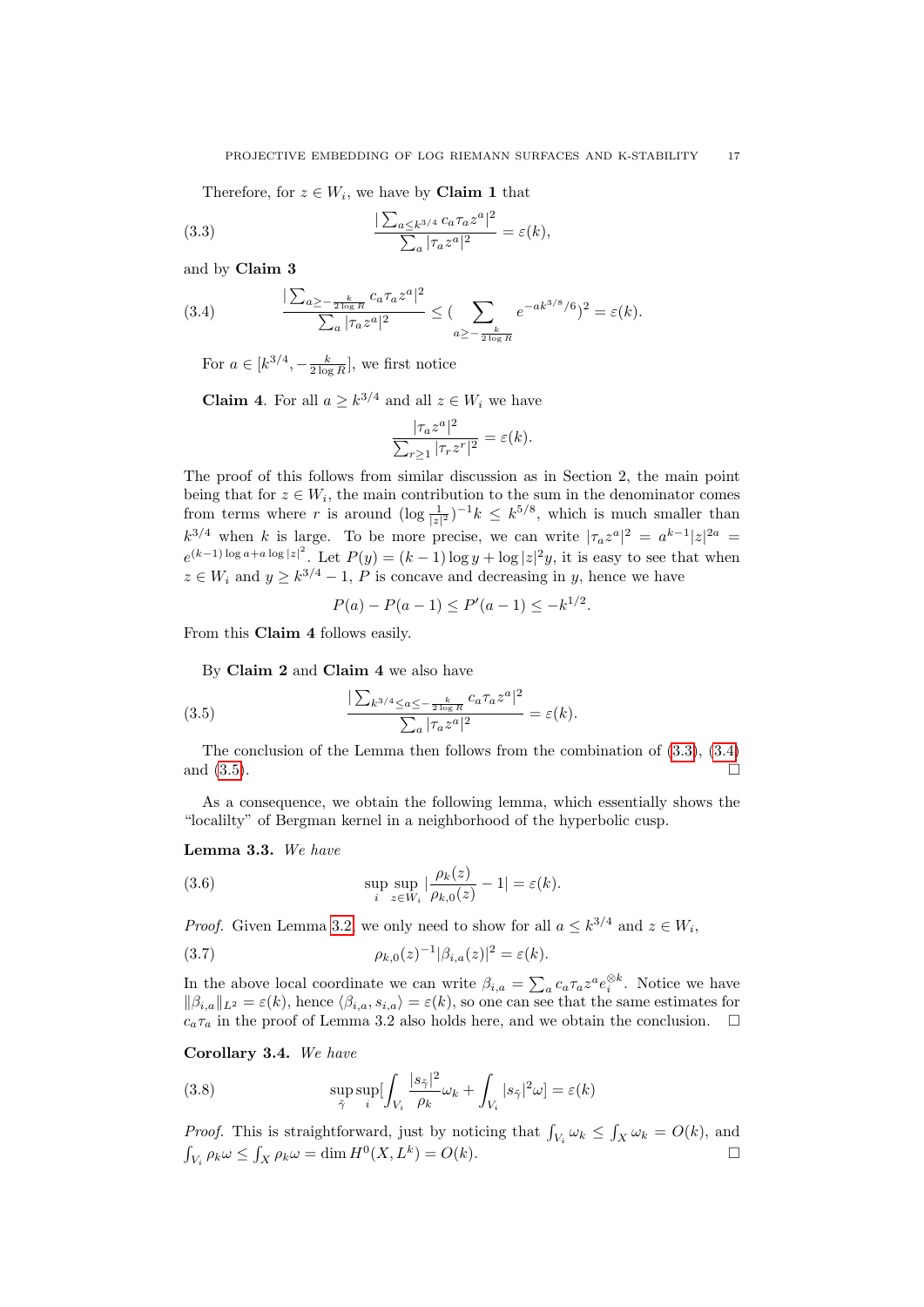<span id="page-17-0"></span>Using  $(3.1)$ ,  $(3.2)$  and  $(3.8)$ , we get

$$
(3.9) \quad \mu_X(\tilde{\gamma}, \tilde{\gamma}) = \int_{X \setminus \bigcup_i V_i} |s_{\tilde{\gamma}}|^2 (1 + k^{-1} + O(k^{-2})) \omega + \int_{\bigcup_i V_i} |s_{\tilde{\gamma}}|^2 \rho_k^{-1} \omega_k
$$

$$
= 1 + k^{-1} + O(k^{-2}).
$$

Now for  $\alpha = (i, a)$  with  $a \geq 2k^{1/2} \log k$ , we claim

(3.10) 
$$
\sup_{z \in V_i} \frac{|\tau_a z^a|^2}{\rho_{k,0}(z)} = \varepsilon(k).
$$

Indeed, this follows from similar argument as in the proof of Claim 4 in Lemma [3.2.](#page-14-1) The point is that the function  $P(y)$  is also concave and decreasing when  $z \in V_i$ and  $y \ge 2k^{1/2} \log k$ , and we have  $P'(y-1) \le -\frac{1}{2} k^{1/2} (\log k)^{-1}$ . So together with  $(3.6)$  and  $(3.7)$  we also have

<span id="page-17-1"></span>
$$
\sup_{i} \sup_{a \in [2k^{1/2} \log k, k^{3/4}]} \left( \int_{V_i} \frac{|s_{i,a}|^2}{\rho_{k,0}} \omega_k + \int_{V_i} |s_{i,a}|^2 \omega \right) = \varepsilon(k).
$$

Hence in this case we also obtain

(3.11) 
$$
\mu_X(\alpha, \alpha) = 1 + k^{-1} + O(k^{-2}).
$$

**Lemma 3.5.** In  $W_i$ , we have

$$
(3.12) \t\t \t\t \omega_k - \omega_{k,0} = \varepsilon(k)\omega,
$$

where  $\omega$  is the hyperbolic metric on X.

*Proof.* Write  $\rho_{k,0}^{-1} \rho_k = 1 + F_k$ , then as shown in the proof of Lemma [3.3,](#page-16-6) we have the pointwise estimate  $F_k = \varepsilon(k)$  and  $F_k$  can be written as the sum of contributions from  $s_{\tilde{\gamma}}$  and  $\beta_{i,a}$ . In local coordinates, both types of error terms are of the form  $E(z) = \frac{\sum_{a \geq 1} c_a \tau_a z^a|^2}{\sum |z - z^a|^2}$  $\frac{\sum_{a\geq 1} c_a a^a a^b}{\sum_{a\geq 1} |\tau_a z^a|^2}$ , where as shown above, the  $c_a$  satisfies the estimates in the proof of Lemma [3.2.](#page-14-1)

Notice  $\omega_k - \omega_{k,0} = -i\partial\bar{\partial}\log(1+F_k)$ , so it suffices to estimate  $\partial \bar{\partial} F_k$  and  $\partial F_k \wedge \bar{\partial} F_k$ using  $\omega$ . Then it is further reduced to show the following

$$
\partial \bar{\partial} E = \varepsilon(k)\omega, \partial E \wedge \bar{\partial} E = \varepsilon(k)\omega.
$$

These can be proved in the same way as in the proof of Lemma [3.2.](#page-14-1) For simplicity, we denote  $f = \sum_{a \geq 1} c_a \tau_a z^{a-1}$ , and  $g = \sum_{a \geq 1} \tau_a z^{a-1}$ . Then  $E = \frac{f}{g}$ , and

$$
\partial \bar{\partial} E = \frac{\partial \bar{\partial} f}{g} - \frac{\partial g \wedge \bar{\partial} f + \partial f \wedge \bar{\partial} g + f \partial \bar{\partial} g}{g^2} + \frac{2f \partial g \wedge \bar{\partial} g}{g^3}
$$

$$
\partial E \wedge \bar{\partial} E = \frac{\partial f \wedge \bar{\partial} f}{g^2} - \frac{f \partial f \wedge \bar{\partial} g + f \partial g \wedge \bar{\partial} f}{g^3} + \frac{f^2 \partial g \wedge \bar{\partial} g}{g^4}
$$

One can show every single term in the above is indeed  $\varepsilon(k)\omega$ . For example we will treat the first term in  $\partial \bar{\partial} E$ . Notice  $\partial \bar{\partial} f = |\sum_{a \geq 2} (a-1)c_a \tau_a z^{a-2}|^2 dz d\bar{z}$ , and  $\omega = \frac{1}{|z|^2 (\log |z|^2)^2} dz d\bar{z}$ . So if  $\log |z|^2 \geq -k$ , we have  $(\log |z|^2)^2 = O(k^2)$ , so we obtain as in the proof of Lemma [3.2](#page-14-1) that

$$
\frac{\partial \bar{\partial}f}{g\omega} = \varepsilon(k).
$$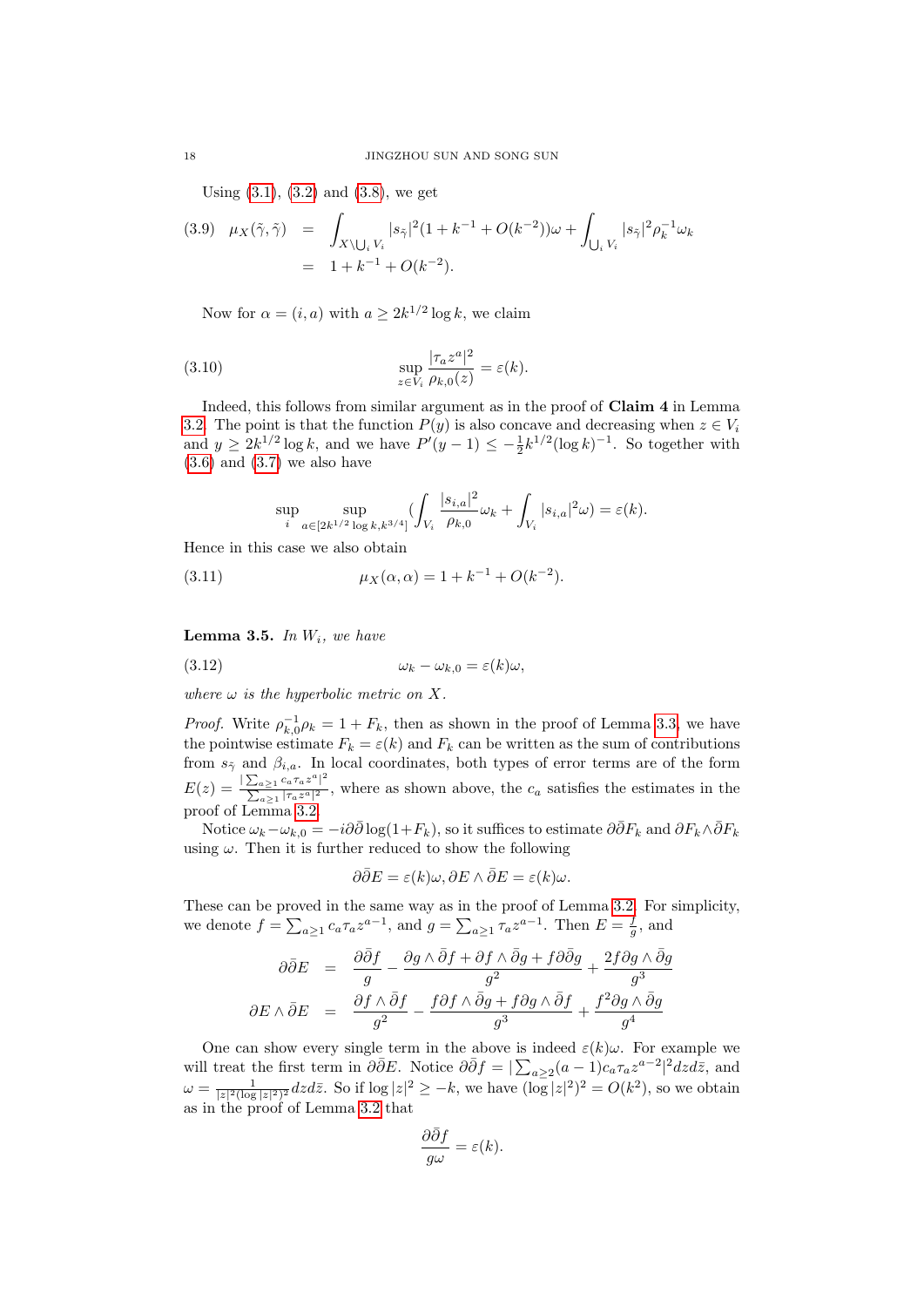When  $\log |z|^2 \leq -k$ , by the discussion of Section 2 we know  $\tau_1^2 \leq g \leq 2\tau_1^2$ , and

$$
|\sum_{a\geq 2} (a-1)c_a \tau_a z^{a-2}|^2 \leq 2\tau_2^2 \varepsilon_k + 2|\sum_{a\geq 3} (a-1)c_a \tau_a z^{a-2}|^2.
$$

Notice  $|\tau_2|^2/|\tau_1|^2 = 2^{k-1}$ , and using the convexity similar to the proof of **Claim 4** in Lemma [3.2,](#page-14-1) we can see for  $a \geq 3$ ,  $|\tau_a z^{a-2}|^2/|\tau_1|^2 \leq e^{-(a-1)}$ . Since  $|z|^2 \leq e^{-k}$ , we get

$$
\frac{\partial \bar{\partial}f}{g\omega} = \varepsilon(k).
$$

The estimates for the other terms follow similarly.  $\Box$ 

Remark 3.1. With more work, it is possible to get higher order derivative estimates for the error term  $\rho_k - \rho_{k,0}$ , but these are not needed for our current purpose in this paper.

**Lemma 3.6.** For  $\alpha = (i, a)$  with  $a \leq 2k^{1/2} \log k$ , we have

(3.13) 
$$
\mu_X(\alpha, \alpha) = \int_{W_i} \frac{|\tau_a z^a|^2}{\rho_{k,0}} \omega_{k,0} + \varepsilon(k)
$$

Proof. We write

$$
\mu_X(\alpha,\alpha) = \int_{W_i} \frac{|s_{i,a}|^2}{\rho_k} \omega_k + \int_{X \setminus W_i} \frac{|s_{i,a}|^2}{\rho_k} \omega_k.
$$

Since outside  $W_i$  we have the expansion [\(3.1\)](#page-14-2) and [\(3.2\)](#page-14-3), we get

$$
\int_{X\setminus W_i} \frac{|s_{i,a}|^2}{\rho_k} \omega_k = \int_{X\setminus W_i} |s_{i,a}|^2 (1 - \frac{S}{2}k^{-1} + O(k^{-2})) \omega.
$$

Notice

$$
\int_{X\backslash W_i}|s_{i,a}|^2\omega\leq \int_X|\beta_{i,a}|^2\omega+\int_{U_i\backslash W_i}|\tau_{a}z^ae_i^{\otimes k}|^2\omega=\varepsilon(k)+\int_{U_i\backslash W_i}\frac{|\tau_{a}z^a|^2}{\sum_d|\tau_{d}z^d|^2}\rho_{k,0}\omega.
$$

Now as in the proof of **Claim 4** in Lemma [3.2](#page-14-1) one can easily see that  $\frac{|\tau_{a}z^{a}|^{2}}{\sum |\tau_{a}z^{a}|^{2}}$  $\frac{|\tau_a z^-|}{\sum_d |\tau_d z^d|^2} =$  $\varepsilon(k)$  for  $a \leq 2k^{1/2} \log k$ . On the other hand, outside  $W_i$  we have the usual expansion of  $\rho_{k,0}$  as [\(2.7\)](#page-6-1), hence  $\rho_{k,0} = O(k)$  on  $U_i \setminus W_i$ . So we have

$$
\int_{X\setminus W_i} |s_{i,a}|^2 \omega = \varepsilon(k).
$$

Now by the above discussion we get

$$
\int_{W_i} \frac{|s_{i,a}|^2}{\rho_k} \omega_k = \int_{W_i} |\tau_a z^a e_i^{\otimes k}|^2 (1 + \varepsilon(k)) \rho_{k,0}^{-1} \omega_{k,0} + \int_{W_i} \frac{|\beta_{i,a}|^2}{\rho_{k,0}} (1 + \varepsilon(k)) \omega.
$$

The conclusion follows since the last term is  $\varepsilon(k)$  by similar arguments as in the proof of Lemma [3.3.](#page-16-6)

<span id="page-18-0"></span>By the results of Section 2, we obtain

(3.14) 
$$
\mu_X(\alpha, \alpha) = \begin{cases} \frac{1}{2} + \varepsilon(k), & a = 1; \\ 1 + O(k^{-1}(\log k)^{60}) & a > 1. \end{cases}
$$

<span id="page-18-1"></span>Similarly, for the off-diagonal term of  $\mu_X$ , we have

Lemma 3.7. For  $\alpha \neq \beta$ ,

(3.15) 
$$
\mu_X(\alpha, \beta) = \begin{cases} \varepsilon(k), & \alpha = (i, a), \beta = (j, b); \\ O(k^{-2}) & otherwise. \end{cases}
$$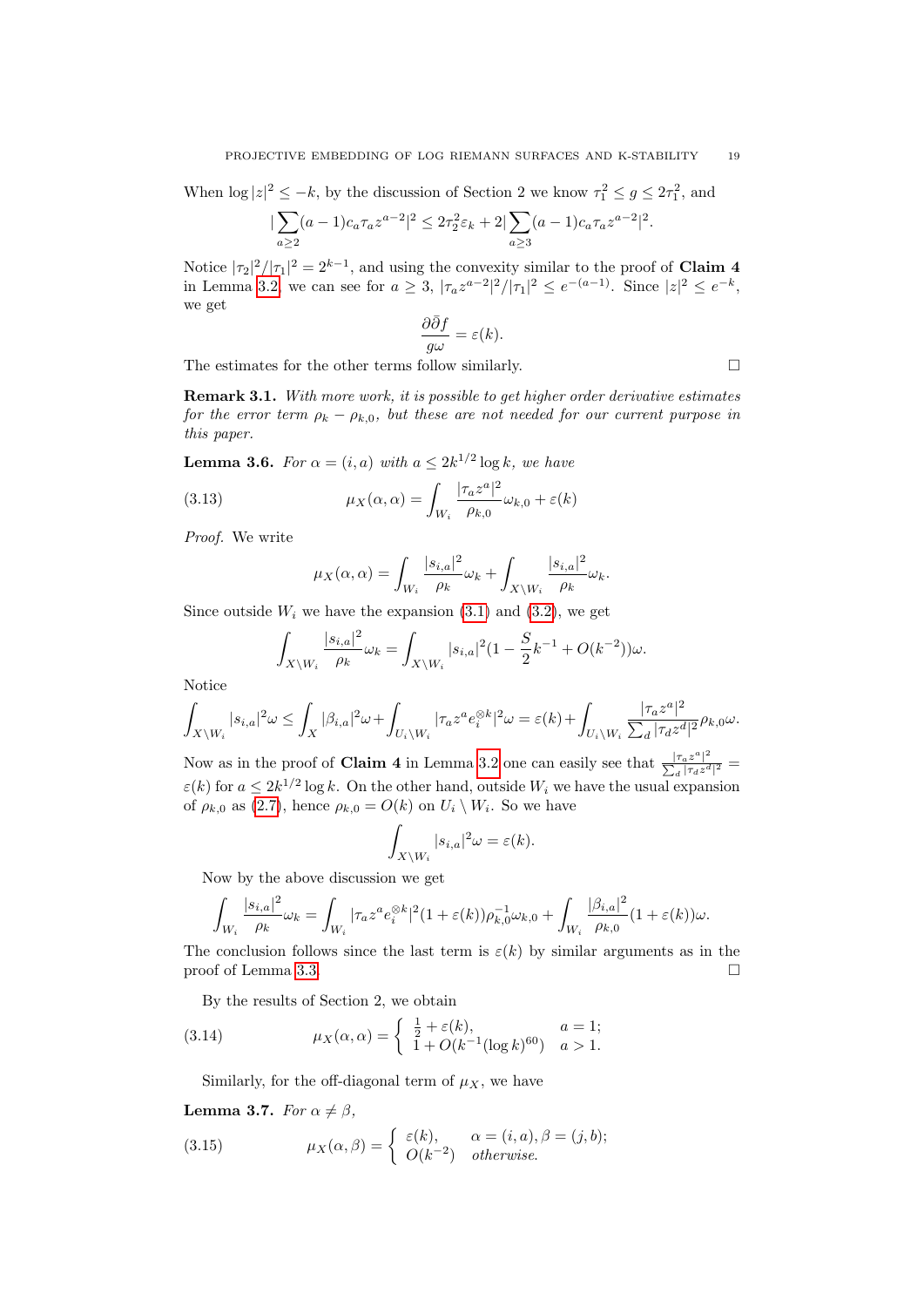*Proof.* We need to check each case separately. If  $\alpha = \tilde{\gamma}$ , then for any other unit norm section s which is  $L^2$  orthogonal to  $s_\alpha$ , we can write

$$
\int_X \langle s_\alpha, s \rangle \rho_k^{-1} \omega_k = \int_{X \setminus V_i} \langle s_\alpha, s \rangle \rho_k^{-1} \omega_k + \int_{V_i} \langle s_\alpha, s \rangle \rho_k^{-1} \omega_k.
$$

For the first term we have

$$
\int_{X\setminus V_i} \langle s_\alpha, s \rangle \rho_k^{-1} \omega_k = \int_{X\setminus V_i} \langle s_\alpha, s \rangle (1 - \frac{S}{2} k^{-1} + O(k^{-2})) \omega
$$
  
= 
$$
- \int_{V_i} \langle s_\alpha, s \rangle (1 - \frac{S}{2} k^{-1}) \omega + O(k^{-2}).
$$

Using [\(3.8\)](#page-16-3) we see this is  $\varepsilon(k) + O(k^{-2}) = O(k^{-2})$ . For the second term we similarly apply previous arguments to see it is  $\varepsilon(k)$ .

Now if  $\alpha = (i, a)$  and  $\beta = (i, b)$  with  $a \neq b$ , then

$$
\int_X \langle s_\alpha, s_\beta \rangle \rho_k^{-1} \omega_k = \int_{X \backslash U_i} \langle s_\alpha, s_\beta \rangle (1 - \frac{S}{2} k^{-1} + O(k^{-2})) \omega + \int_{U_i} \langle s_\alpha, s_\beta \rangle \rho_k^{-1} \omega_k.
$$

Since  $s_{i,a} = \chi_i \tau_a z^a e_i^{\otimes k} + \beta_{i,a}$  with  $\|\beta_{i,a}\| = \varepsilon(k)$ , we easily see the first term is  $\varepsilon(k)$ . The second term is also  $\varepsilon(k)$  because  $a \neq b$ ,  $\rho_k^{-1} \omega_k = \rho_{k,0}^{-1}(\omega_{k,0} + \varepsilon(k)\omega)$ ,  $|\beta_{i,a}|^2 \rho_{k,0}^{-1} = \varepsilon(k)$  in  $W_i$ , and  $\int_{U_i \backslash W_i} |\beta_{i,a}|^2 \omega = \varepsilon(k)$ .

For  $\alpha = (i, a)$  and  $\beta = (j, b)$  with  $i \neq j$  the conclusion follows similarly.

 $\Box$ 

Finally we have

(3.16) 
$$
\mu_D(\alpha, \alpha) = \begin{cases} 1 + \varepsilon(k), & \alpha = (i, 1); \\ \varepsilon(k), & \text{otherwise.} \end{cases}
$$

Putting together [\(3.9\)](#page-17-0), [\(3.11\)](#page-17-1), [\(3.14\)](#page-18-0), [\(3.15\)](#page-18-1), [\(3.16\)](#page-19-0), we get

<span id="page-19-0"></span>
$$
\|\mu_X + \frac{1}{2}\mu_D - \tilde{c}_k\|_2^2 = O(k^2 \cdot k^{-4} + O(k^{-2} (\log k)^{120} \cdot k^{1/2} \log k)
$$
  
=  $O(k^{-3/2} (\log k)^{121})$ 

This finishes the proof of Theorem [1.2.](#page-2-1)

### 4. Explicit study of Chow stability

We assume  $X = \mathbb{P}^1$  and D the union of d distinct points  $p_1, \dots, p_d$ . Consider an embedding of  $(X, D)$  into  $\mathbb{P}^N$  using  $H^0(X, L^k)$  where  $L = [D]$  and  $N = kd$ .

**Theorem 4.1.** Suppose  $d \geq 2$ , then  $(X, D)$  is  $\lambda$ -semistable if and only if  $\lambda \in [\lambda_k, 1]$ , and  $\lambda$ -stable if and only if  $\lambda \in (\lambda_k, 1]$ . Here  $\lambda_k = 2/(d+1)$  when  $k = 1$  and  $\lambda_k = \frac{2kd+2}{3kd+d+1}$  when  $k \geq 2$ .

*Proof.* Clearly  $(X, D)$  is always 1-balanced. A simple fact is that  $(c.f. [24])$  $(c.f. [24])$  $(c.f. [24])$  the set of  $\lambda$  for which  $(X, D)$  is  $\lambda$ -semistable form an interval of the form  $[\lambda_k, 1]$  for some  $\lambda_k \in$  $(0, 1)$ . The point is to determine  $\lambda_k$ . The pair  $(X, D)$  is not  $\lambda_k$ -balanced but there is another pair  $(X_0, D_0)$  in the closure of the  $SL(N + 1; \mathbb{C})$  orbit of  $(X, D)$  (in an appropriate Chow variety) which is  $\lambda_k$ -balanced. When  $d = 2$  this is proved in [\[24\]](#page-21-8) where  $X_0$  is constructed as a chain of linear rational curves in  $\mathbb{P}^N$ . Now we focus on the case  $d > 3$ . We will construct these by induction. When  $k = 1$ , we let  $q_i$  be the *i*-th coordinate point of  $\mathbb{P}^d$  for  $i = 1, \dots, d+1$ . Then we let  $D_0 = \{q_1, \dots, q_d\}$ , and  $X_0$  be the union of all lines connecting  $q_i$  with  $q_{d+1}$ . A straightforward calculation shows that  $(X_0, D_0)$  is  $\lambda_1$ -balanced, and it is also easy to see that  $(X_0, D_0)$  is in the  $SL(N+1;\mathbb{C})$  orbit of  $(X,D)$ . This shows that  $(X,D)$  is strictly  $\lambda_1$ -semistable and hence we are done with  $k = 1$ . Now suppose the conclusion holds for  $k = m-1$  and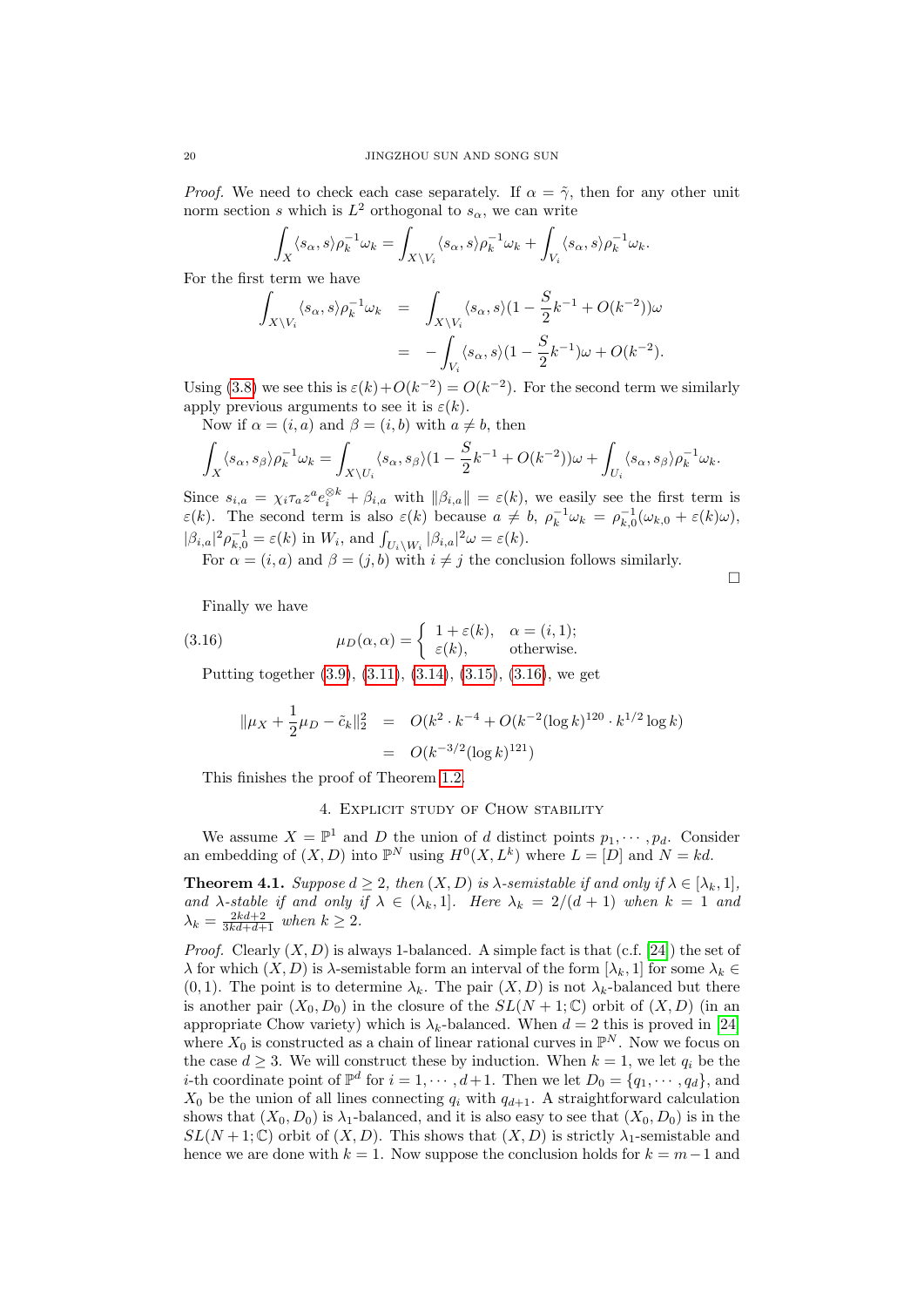

<span id="page-20-4"></span>FIGURE 2. A  $\frac{2}{3}$ -balanced pair in  $\mathbb{P}^N$  with  $D = \{p_1, p_2\}$ 



<span id="page-20-5"></span>FIGURE 3. A  $\lambda_k$ -balanced pair in  $\mathbb{P}^N$  with  $d=4$  and  $k \geq 2$ 

we consider the case  $k = m$ . Then again we denote by  $q_i$  the *i*-th coordinate point of  $\mathbb{P}^N$  for  $i = 1, \dots, N+1$ . Let  $X_0$  be the union of a smooth rational normal curve Y in  $\mathbb{P}^{N-d}$  (viewed naturally as the a subspace of  $\mathbb{P}^N$  which contains  $q_1, \dots, q_{N-d+1}$ ) which passes through the co-ordinate points, and the lines connecting the  $q_i$  with  $q_{N-d+1+i}$ . Let  $D_0 = \{q_{N-d+1+j} | j = 1, \cdots, d\}$ , and  $E = \{q_1, \cdots, q_d\}$ . This is in the closure of the  $SL(N + 1; \mathbb{C})$  orbit of  $(X, D)$  (this can be alternatively seen as a deformation to the normal cone). Now notice since  $d \geq 3$  we have  $\lambda_{m-1} < 2/3$ , by the induction hypotheses we may assume  $(Y, E)$  is 2/3-balanced in  $\mathbb{P}^{N-d}$ . Then it is again a straightforward calculation that  $(X_0, D_0)$  is  $\lambda_m$ -balanced in  $\mathbb{P}^N$ . More precisely, we obtain this value of  $\lambda_m$  by solving the equation  $\frac{1}{2}\lambda + (1-\lambda) = \lambda \frac{2N+d}{2(N+1)}$ . By the same reason as the case  $k = 1$  we see the conclusion holds for  $k = m$ .

#### **REFERENCES**

- <span id="page-20-2"></span>[1] Hugues Auvray. Asymptotic properties of extremal Kähler metrics of Poincaré type. arXiv:1401.0123.
- <span id="page-20-6"></span>[2] Hugues Auvray, Xiaonan Ma, and George Marinescu. Bergman kernels on punctured Riemann surfaces. 2016.
- <span id="page-20-1"></span>[3] Robert Berman. K-polystability of Q-Fano varieties admitting Kähler-Einstein metrics. arXiv: 1205.6214.
- <span id="page-20-3"></span>[4] David Catlin. The Bergman kernel and a theorem of Tian. pages 1–23, 1999.
- <span id="page-20-0"></span>[5] Xiuxiong Chen, Simon Donaldson, and Song Sun. Kähler-Einstein metrics on Fano manifolds, I: approximation of metrics with cone singularities. J. Amer. Math. Soc. 28 (2015), 183-197.
- [6] Xiuxiong Chen, Simon Donaldson, and Song Sun. Kähler-Einstein metrics on Fano manifolds, II: limits with cone angle less than  $2\pi$ . J. Amer. Math. Soc. 28 (2015), 199-234.